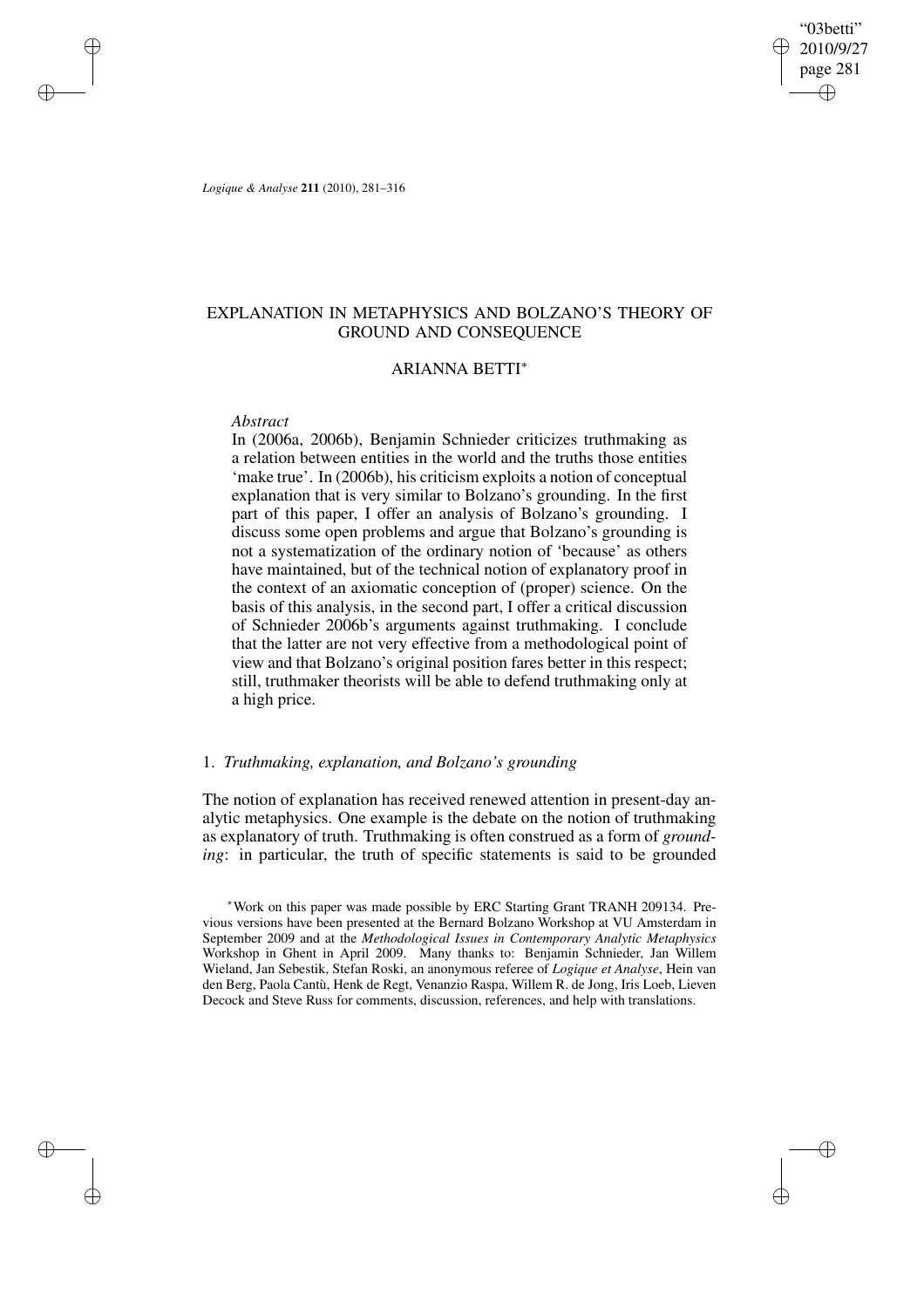✐

#### 282 ARIANNA BETTI

in some entity in the world playing the role of truthmaker for such statements. For instance, the truth of 'Socrates is pale' is taken to be grounded in e.g. Socrates' paleness, a trope (alternatively, in Socrates' being pale, a fact or state of affairs). This construal of truthmaking as grounding, in turn, has licensed interpretations according to which entities serving as truthmakers provide metaphysical or ontological *explanations* for the truths they are truthmakers of (Simon and Smith 2007<sup>1</sup>). Why is the statement 'Socrates is pale' true? Because there exists a trope of paleness in Socrates (or: because the world contains a fact, Socrates' being pale), which *makes* that statement *true*.

But this is strange, critics say. When asked: why is the statement 'Socrates is pale' true?, one would reply: because Socrates is pale; and if asked, in turn, why is Socrates pale?, one would say: because he's scared to death (cf. Künne 2003: 150). Or one would say: because he's a white guy with skin type I. In other words, answers in terms of truthmaking are a bad kind of explanatory answers to *why*-questions about truth and predication (and indeed about anything else) — or so goes, arguably, the critic's argument. *Causal* explanations are good (e.g. 'Socrates is pale because he's scared to death'), *conceptual* explanations are good (e.g. 'Socrates is pale because he's a white guy with skin type I'), but *metaphysical* explanations — such as "Socrates is pale' is true because there exists a trope of paleness in Socrates' - those are bad.<sup>2</sup>

The debate above takes place within a quite specific discussion on truthmaking in metaphysics. Although it involves a general notion of explanation, i.e. both causal and non-causal, the debate hasn't crossed paths with the vast literature on explanation in philosophy of science. This is not much of a surprise: due to emphasis on natural sciences, physics in particular, philosophy of science tends to centre on causal explanation, while the debate mentioned

<sup>1</sup>"'John exists', 'Socrates is mortal', 'That event is a kissing'. Judgments in this group are true if and only if the entity to which existence is attributed, or of which something essential is predicated, does in fact exist. The existence of that entity yields an *ontological explanation* of the corresponding truth." (Simon and Smith 2007, my emphasis). In the case of standard accidental predications such as 'John is hungry', it is the existence of a quality (or trope) of being hungry (that is, John's) that provides us with an ontological explanation.

<sup>2</sup> This criticism of truthmaking is directed against truthmaking's being explanatory of specific truths such as 'Socrates is pale' (Schnieder 2006b). In this paper, I will concentrate on the latter criticism and disregard objections according to which (trope-theoretical) truthmaking cannot give a unified account of what all truths have in common, *ergo* it can give no explanation of the *concept* of truth (Künne 2003: 148).

✐

✐

✐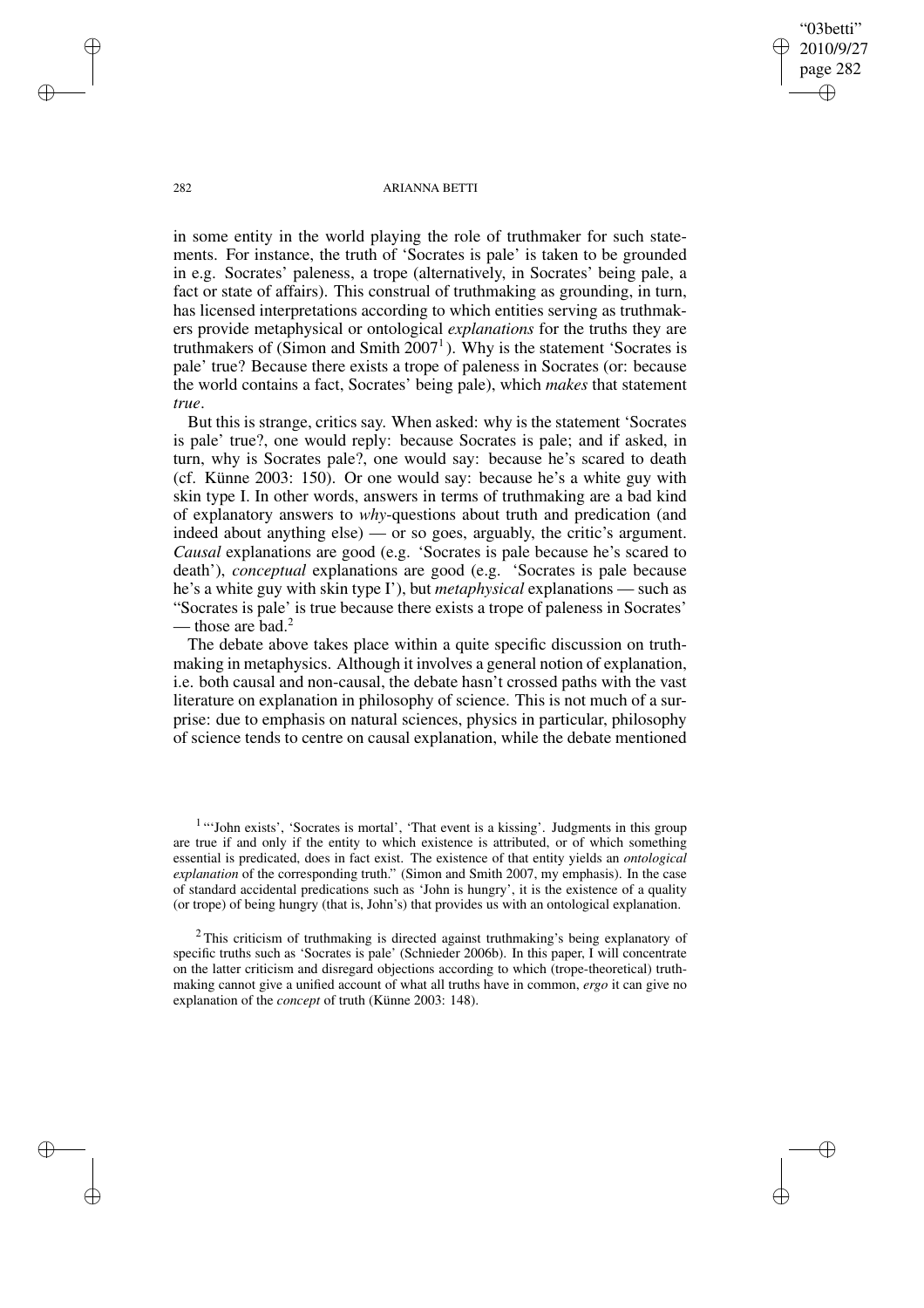#### EXPLANATION – BOLZANO'S THEORY OF GROUND AND CONSEQUENCE 283

✐

✐

✐

✐

"03betti" 2010/9/27 page 283

✐

✐

✐

✐

above makes appeal to notions of non-causal explanation which philosophy of science tends instead to marginalize (cf. Schnieder 2006b: 38–9).<sup>3</sup> Generally speaking, the terminology and the conceptual apparatus of discussions of explanation in philosophy of science has little in common with the terminology and the conceptual apparatus of the debate in metaphysics I am considering in this paper (see e.g. Salmon's epistemic, modal and ontic conceptions of explanations in Salmon 1998: 63). I think this situation is unfortunate. Before I say more on this, however, I will say something about how I construe the three kinds of explanation mentioned above throughout this paper. Causal explanations are those in which an object in the world in the broadest sense is said to be explained by its cause: 'p because  $q'$  is a causal explanation when q describes or states the cause of the effect described or stated by  $p^4$ . Metaphysical explanations here are truthmaker explanations: 'p because q' is a metaphysical explanation when q describes or states a truth (i.e. a true statement or proposition<sup>5</sup>), and  $p$  describes or states (the existence of) an object in the world that plays the role of truthmaker for that truth. As to conceptual explanations, there isn't any particularly helpful characterisation readily available in the literature; 'conceptual explanation' seems to be a rather wide umbrella term for explanations based on concepts ('based on concepts' is how I shall construe 'conceptual' throughout the paper). These include all cases of 'p because  $q$ '-statements that are true on the basis of other tacitly or previously accepted truths, rules or other statements regulating the connection of  $p$  and  $q$  in view of the concepts involved in them, and in such a way that p *follows from* q on that basis (but not vice versa). Examples *par excellence* of statements regulating the connection of concepts are definitions. Another example is natural deduction rules.

<sup>3</sup> Forms of non-causal explanation do play an important role in the philosophy of natural sciences other than physics(e.g. functional explanations in biology). However, the discussion of those forms of explanation does not relate to the kind of explanations at issue here; besides, dominant, mainstream trends in philosophy of science tend to favour philosophy of physics.

<sup>4</sup> For the sake of this paper, it does not matter what I mean by 'objects in the world' here (whether they are (bare) particulars, events, states, tropes, facts or bundles of them) and I do not intend to commit myself to any metaphysical view in particular. The contrast important to me here is that between objects in the world that can enter causal relations as causes or effects, on the one hand, and items serving as truth-bearers that can refer to objects in the world, on the other.

<sup>5</sup> In view of my treatment of Bolzano and to avoid complications on this point, I will henceforth take propositions as truthbearers (which Bolzano takes to be abstract, nonlinguistic items serving as meanings of sentences). My 'concepts' will be then most easily construed as constituents of propositions (though one can take them to be the meanings of terms appearing in sentences in use, or to be just meaningful terms).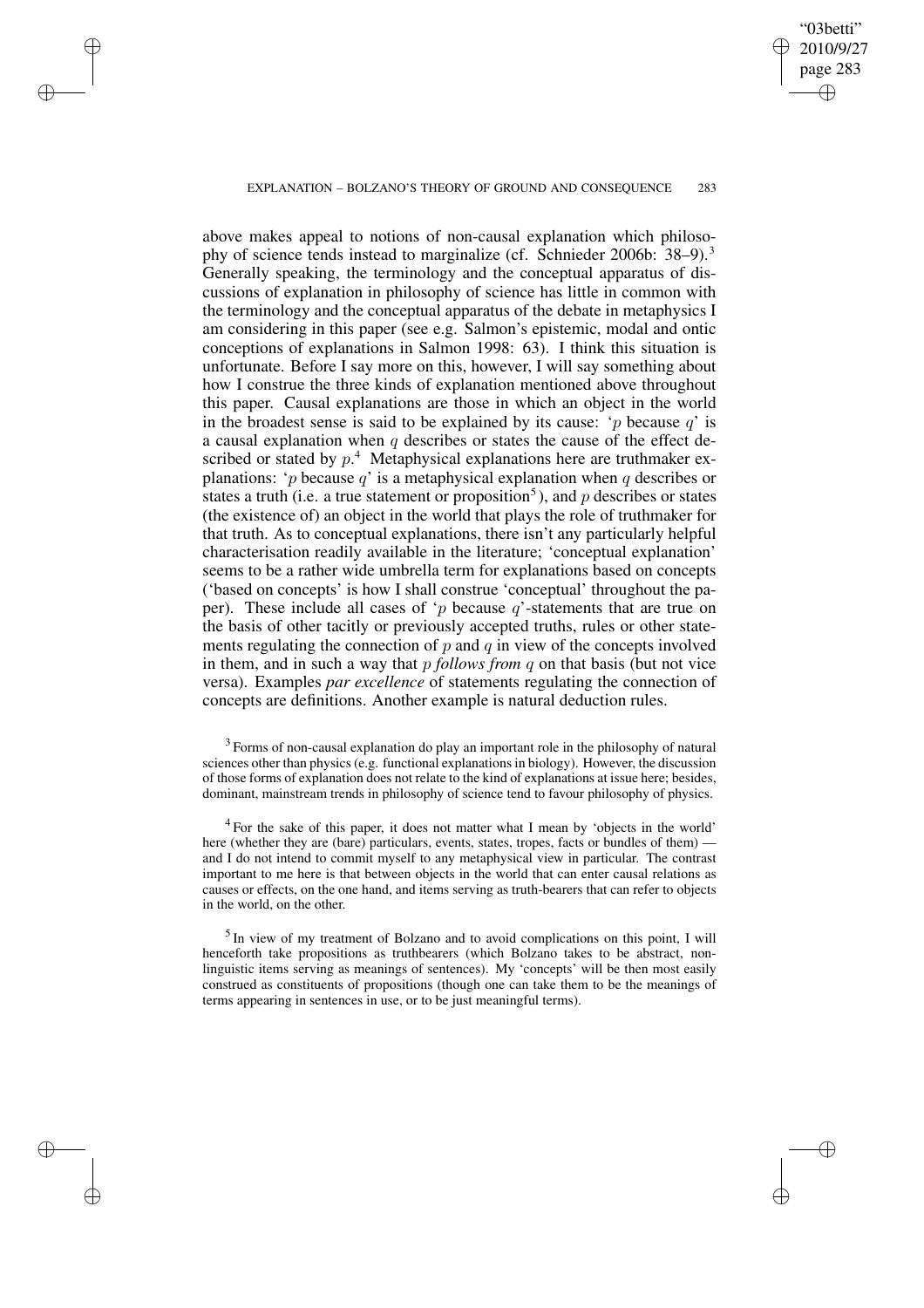#### 284 ARIANNA BETTI

"03betti" 2010/9/27 page 284

✐

✐

✐

✐

On the basis of the above:

| (Causal)       | Socrates is pale because he's scared to death               |  |  |  |  |  |  |
|----------------|-------------------------------------------------------------|--|--|--|--|--|--|
| (Metaphysical) | 'Socrates is pale' is true because there exists a trope of  |  |  |  |  |  |  |
|                | paleness in Socrates                                        |  |  |  |  |  |  |
| (Conceptual)   | Socrates is pale because he's a white guy with skin type I. |  |  |  |  |  |  |

Importantly, although in all three cases above 'because' is a two-place predicate connecting two propositions, the relata of the relations that are involved in these three cases are all different: two objects, an object and a truth, two truths. (Causal) is true iff there is a causal relation between two objects in the world: Socrates' being scared to death and his paleness. (Metaphysical) is true iff there is a truthmaking relation between an object in the world and a true proposition: Socrates' paleness and 'Socrates is pale'. Finally, (Conceptual) is true iff true proposition q follows from true proposition  $p$  on the basis of at least a third proposition ruling in an appropriate manner the connection of concepts involved in  $p$  and  $q$ . For example, 'Socrates is pale' (a truth) follows from 'Socrates is a white guy with skin type I' (another truth) because the concept of paleness and that of skin type I are appropriately related in a third truth, say 'human skin type I according to Fitzpatrick's scale is mostly pale in colour'.

As I said, the debate in metaphysics involving the three notions at issue, causal and non-causal (i.e. metaphysical and conceptual), does not cross the debate on explanation in the philosophy of science. I also said that I find this unfortunate. The reason is that no matter how pluralistic one wants to be about explanation, a general account of explanation *tout court* seems to be called for. By this I do not mean that we should strive towards a single model or theory of explanation, be it causal or not; I mean that we should strive towards a unified, maximally broad *discussion* of what we (are prepared to correctly) call by one and the same name: 'explanation'. I see three important, interconnected reasons for this. First, mathematical explanations are non-causal. Surely mathematics is worth its name as a science as much as physics is? If so, explanation in mathematics is a legitimate form of scientific explanation as much as explanation in physics is. What is their common genus then, what grounds their acceptability as *both forms of explanation*? Secondly, mathematical explanations come in two kinds (see Mancosu 2008). I shall call these two kinds *internal* and *external*. Internal mathematical explanations are explanations *within* pure mathematics. Explanatory proofs within mathematics (e.g. Why do the four angles of every quadrangle taken together equal four right angles?), i.e. proofs of mathematical results which involve only other mathematical results (Because every quadrangle can be divided in two triangles whose angles taken together are equal to the angles of the quadrangle, and the three angles of a triangle are

✐

✐

✐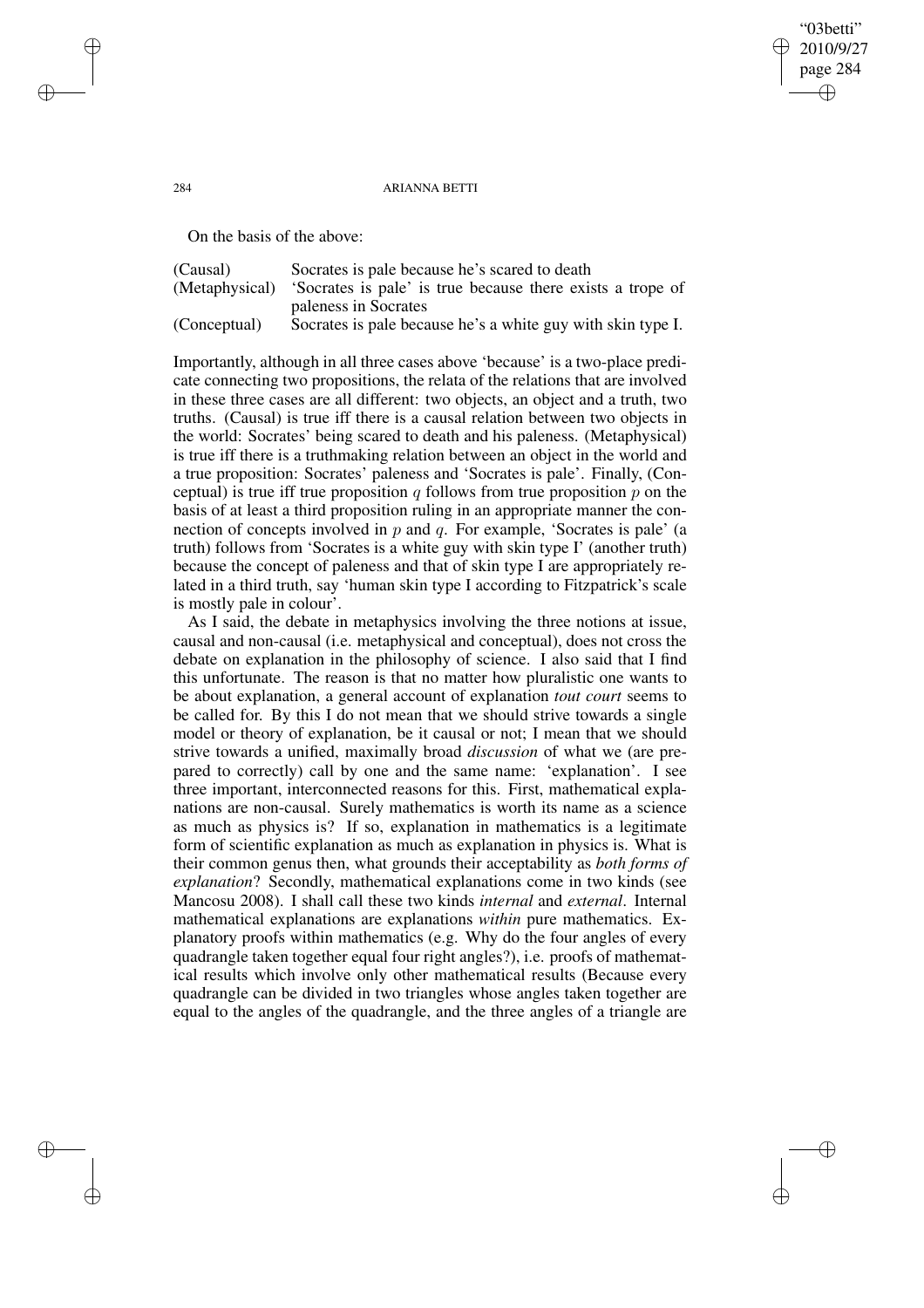✐

✐

✐

"03betti" 2010/9/27 page 285

✐

✐

✐

✐

equal to two right angles) are examples of conceptual explanations in this sense. Instead, external mathematical explanations are explanations in which non-mathematical phenomena (e.g. Why do hive-bee honeycombs have a hexagonal structure?) are partially explained by mathematical findings (because any partition of the plane into regions of equal area has perimeter at least that of the regular hexagonal honeycomb tiling). Thus, external mathematical explanations play an important role in giving explanations in the natural sciences (cf. also Baker 2009). Thirdly, if we excessively restrict the scope of meaning of the term 'explanation' (e.g. to 'causal explanation'), thus renouncing a unified understanding of the notion, we won't be able to rely on *very* many important historical case studies for scientific explanation, including many cases of external mathematical explanations for physics (e.g., Newton's exhibition of the system of the world from mathematical principles). That would hamper our understanding of the past, make us miss important insights, and would mean a separation of philosophy (of science) from its history — a perspective that, witness what I have to say in this paper, I find disastrous.

Mathematical explanations are conceptual explanations, namely connections among propositions resting on the properties of some concepts. This means that explanation in mathematics and conceptual explanation in present-day metaphysics do not just cross paths: they are one of a kind. This paper is an attempt to ground this claim by providing historical evidence that the notion of conceptual explanation in present-day metaphysics comes from Bernard Bolzano's notion of grounding, which was elaborated in order to capture a general notion of scientific explanation or explanatory demonstration, of which mathematical explanations were a paradigmatic example. It is indeed Bolzano's idea of grounding that prompted and heavily inspired the debate in conceptual explanation in analytic metaphysics I recalled above, although this rarely emerges from the literature as clearly as it should — which is a pity, since Bolzano was an extraordinary philosopher-cummathematician who deserves to be better known. The debts to Bolzano's ideas on explanation are also clear (and better stated) in the literature in philosophy of mathematics, in Kitcher 1975, Detlefsen 1988 and Mancosu 1999, who calls Bolzano's theory of grounding "the first fully developed attempt to provide an account of mathematical explanation" (Mancosu 1999: 430).

The paper is structured as follows: in Section 1, I present an analysis of Bolzano's views on explanation, i.e. his theory of ground and consequence. In Section 2, on the basis of this analysis, I argue that the aim of Bolzanian grounding is not to capture the ordinary meaning of 'because' in everyday language. In Sections 3 and 4, I defend my position against possible objections. This is important, for it is crucial to my purposes to show that Bolzano's grounding had explicit scientific aims. These sections are a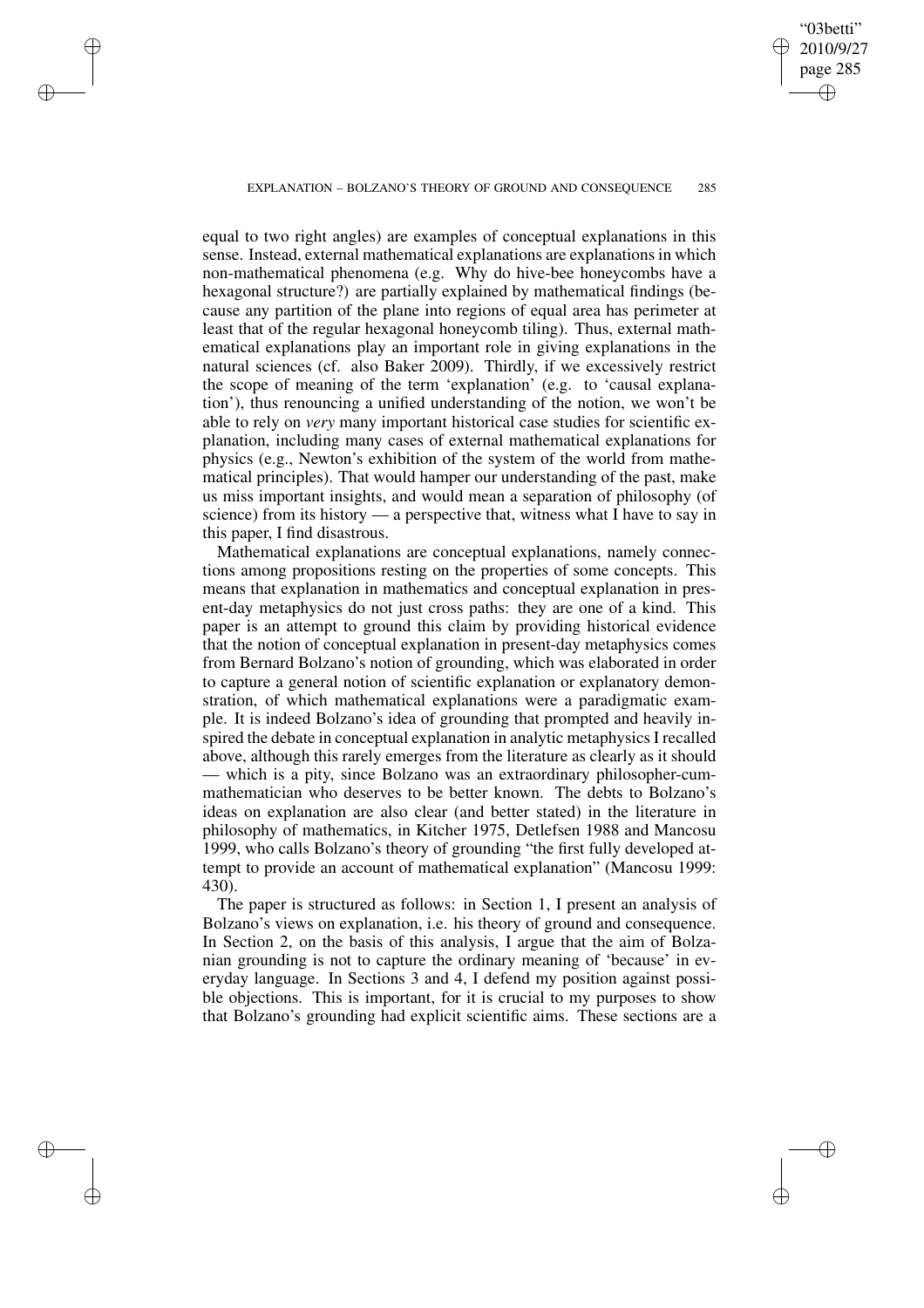"03betti" 2010/9/27 page 286 ✐ ✐

✐

✐

#### 286 ARIANNA BETTI

scholarly contribution to Bolzano research and research on history of logic and axiomatics, especially the history of (logical) consequence: I argue that Bolzano wished to reduce grounding to a form of derivability, though he could not, because of obstacles largely technical in nature. In Section 5, I will discuss and evaluate the use made of Bolzano's ideas in the debate on truthmaking as metaphysical explanation.

# 2. *Bolzano on explanation*

Of the three kinds of explanation we saw above, Bolzano accepts in fact only one: conceptual explanation. Bolzano's views on conceptual explanation in his main work, the monumental *Wissenschaftslehre* (Bolzano 1837, henceforth: WL), come down to his views on grounding (*Abfolge*), a concept whose importance for Bolzano's philosophy is hard to overestimate.<sup>6</sup> Grounding is a relation holding among propositions, not facts, events, substances, or anything else we might take propositions to be about in the most basic and straightforward cases. Only propositions can be grounds (*Gründe*) and consequences (*Folgen*). In this respect grounding is similar to derivability (*Ableitbarkeit*), which corresponds nearly to our notion of (logical) consequence. Very roughly, a proposition  $p$  is derivable from  $q$  for Bolzano iff whenever q is true, then  $p$  is also true (for 'whenever' read 'if, for some admissible variations of some parts of  $q$ ,  $\lambda$ ). Although both grounding and derivability can be said to capture the idea of a proposition(s) (objectively) *following from* (an)other proposition(s), they differ in four respects: grounding is a relation which is irreflexive, intransitive, asymmetric, and holds only between *true* propositions; none of this holds for derivability: derivability holds also among false propositions and is reflexive, transitive, and not asymmetric (and neither it is symmetric, nor antisymmetric, i.e. in some cases, p is derivable from q and vice versa; in these cases, p and q are said to be *equivalent*).<sup>7</sup> Consider:

(i) Well-functioning thermometers are higher in summer than in winter  $(p)$ because it is warmer in summer than in winter (q) (cf. WL§162, I 192)

✐

✐

✐

 $<sup>6</sup>$  In Bolzano 1851/1975: 39, the notion of grounding is listed as being as important as</sup> those of derivability, concept, and intuition.

 $7$  For a reconstruction of grounding and for the difference between grounding, derivability, causality and epistemic reason, a relation between judgments, see Tatzel 2002. For an introduction to Bolzano's logic, philosophy and the basic notions of his work, see Morscher 2008, Sebestik 2008.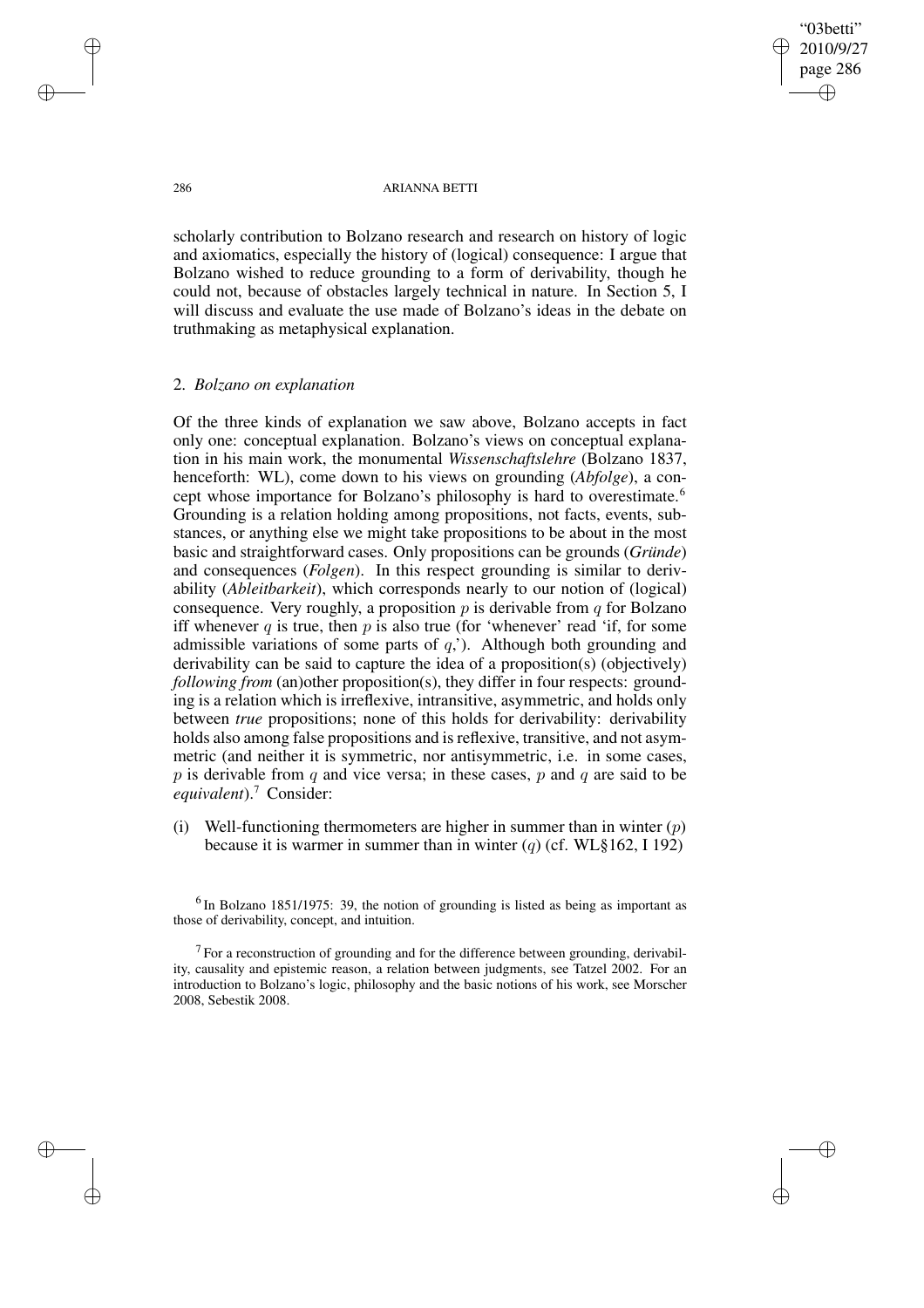✐

(i) is true, but its converse is not: it is not *because* well-functioning thermometers are higher in summer than in winter  $(q)$  that it is warmer in summer than in winter  $(p)$ ; it is q to ground p, like (i) says, not the other way around. However, propositions p and q are inter-derivable, i.e. equivalent.<sup>8</sup> The same holds for

✐

✐

✐

✐

(ii) Every pair of circles, one described around the centre  $a$ , the other around b, both with radius ab and lying in one and the same plane containing these points must intersect  $(p)$  because for every two points a and b there must be a third c such that  $ca = cb = ab(q)$  (cf. Bolzano 1833–1841, §13).

The most striking difference between grounding and derivability is perhaps intransitivity. By 'grounding', Bolzano means *immediate* and *complete* grounding so grounding is, so to speak, strictly and merely dyadic and it is *unique*: there cannot be more than a single consequence for each ground and vice versa, there is only a single ground for each single consequence (WL§206). So, the consequence of a consequence is no consequence of a ground. But ground and consequence can be *collections* of propositions; indeed, consequences are *always* collections of propositions because among the consequences of a proposition  $p$  there is always the proposition:  $p$  is true. Truths which are parts of the collections making up the ground and the consequence in a grounding relation are called 'partial grounds' and 'partial consequences'. In the terms in which I put conceptual grounding, the connection of concepts in p and q is regulated by a third truth; on the basis of what we have seen thus far, the third truth will have to be part of the complete ground of  $p$  (in some cases it will be identical with it).

Why does Bolzano need grounding in addition to derivability and why is grounding such an important notion for him? This is an interesting question that is hardly dealt with satisfactorily in the literature. Both elements are due to his general conception of science, in any case his ideal of *a priori* (or conceptual, as I shall say, following Bolzano) sciences such as mathematics. Let's consider this in some detail.

In his pious life, Bolzano took up two enormous enterprises: the creation of a new logic that had to be adequate for the foundation of mathematics and the systematic treatment of all branches of mathematics according to this new logic. The first attempt is published in the *Wissenschaftslehre* ('Theory

<sup>8</sup> Note that Bolzano's *Ableitbarkeit* is not constrained as to which parts of the propositions involved should be varied. In this example, the parts involved in the variation are the parts corresponding to 'summer' and 'winter' (the general form being: 'well-functioning thermometers are higher in x than in y, because it is warmer in x than in y').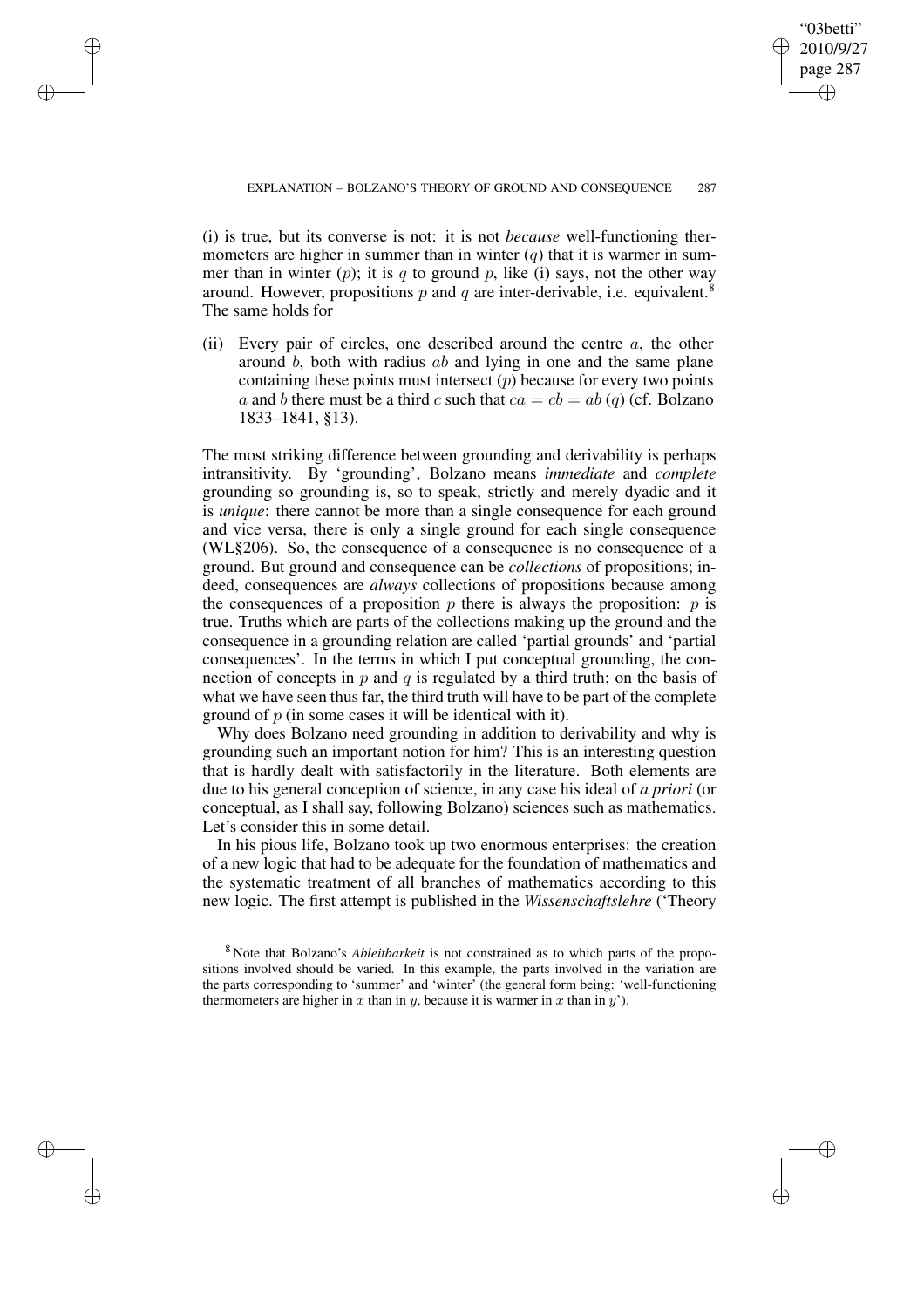"03betti" 2010/9/27 page 288 ✐ ✐

✐

✐

#### 288 ARIANNA BETTI

of Science', that is, his Logic, 1837) the second is contained in the unpublished *Größenlehre* ('Theory of Magnitudes', that is, his Mathematics). How should we understand 'systematic treatment of all branches of mathematics'? Via grounding: a systematic treatment of mathematics is an ordering of its truths (i.e. true propositions) as a chain of grounds and consequences which is objective, i.e. it is an ordering of mathematical truths as they are *in themselves* (and not to the extent we *know* them or *get to know* them). The task of developing the theory of grounding in all generality belongs to logic. In other words, logic fulfils the methodologically foundational task of a theory of science by affording the proper scientific method and it does this by developing a theory of grounding (Bolzano 1833–1841, §17; WL§1). This foundational task of logic, however, is by no means only geared towards the proper systematization of mathematics. It might seem otherwise because Bolzano calls the method 'mathematical' (see Bolzano 1833–1841). But the method is called 'mathematical' not because it should be applied to mathematics only. Indeed, Bolzano gives examples of grounding in quite different fields of knowledge, including ethics (WL§200, II 348, 4.; Bolzano 1833–1841, §14). The reason the method is called 'mathematical' is because mathematics is the paradigmatic science that can be built according to it, that is, mathematics is a *proper* science (Bolzano 1810: II, §1).

What exactly is a proper science according to Bolzano? Again, we don't know all the details. But here's a rough answer to this. Bolzano was a follower of a traditional axiomatic ideal of science, the ideal which, for example, inspires Euclid's *Elements*. <sup>9</sup> A reconstruction of this ideal in seven requirements is captured in de Jong and Betti 2010's Classical Model (or Ideal) of Science. According to the latter, traditionally a science S is a *proper* or *real* science when:

- (1) All propositions and all concepts of  $S$  concern a specific set of objects or are about a certain domain of being(s).
- (2a) There are in  $S$  a number of so-called fundamental concepts.
- (2b) All other concepts occurring in S are composed of (or are definable from) these fundamental concepts.
- (3a) There are in S a number of so-called fundamental propositions.
- (3b) All other propositions of S follow from or are grounded in (or are provable or demonstrable from) these fundamental propositions.
- (4) All propositions of  $S$  are true.
- (5) All propositions of S are universal and necessary in some sense or another.

✐

✐

✐

 $9^9$  For more on this, see de Jong 2001.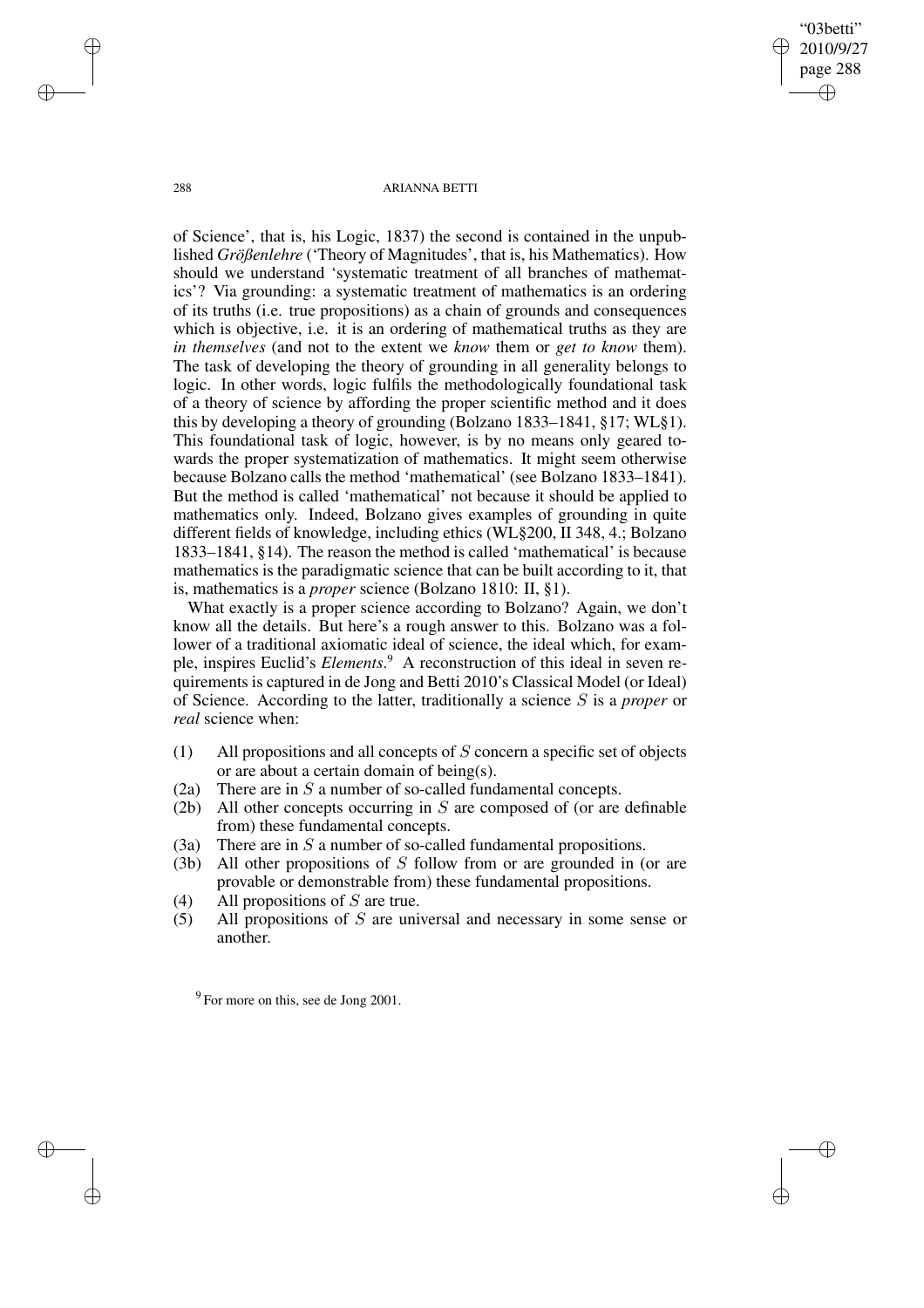"03betti" 2010/9/27 page 289

✐

✐

✐

✐

(6) All propositions of S are known to be true. A non-fundamental proposition is known to be true through its proof in S.

✐

✐

✐

✐

(7) All concepts or terms of  $S$  are adequately known. A non-fundamental concept is adequately known through its composition (or definition).

Bolzano championed this model both as a philosopher and in his practice as a mathematician.<sup>10</sup> Put in terms of the ideal captured in  $(1-7)$ , what Bolzano criticized again and again in mathematicians<sup>11</sup> was not their general adherence to it, for that adherence was widespread. Bolzano's criticism regarded the realization of that ideal *as an ideal of explanation* in mathematical practice. First and foremost, he criticized deviation from this ideal in *strictly scientific expositions* of mathematics. To be more specific, Bolzano advocated a strong construal of (3b) as grounding in the edification of science, and held rigorously and consistently to it, so that a proper science would fulfil (3b) just in case its fundamental propositions related to all other propositions as grounds to consequences (Bolzano 1810: II §2). A strictly scientific exposition is one that matches this structure: it orders the truths of a science in a ground-consequence structure.

The major methodological objections Bolzano expresses towards his fellow mathematicians can be interpreted as linked to this point. Traditional expositions of mathematics, he laments, reverse the order of proofs, which means that they do not seek to give *real* proofs, proofs proceeding from grounds to consequences (*Begründungen*), but at most *certifications* (*Gewißmachungen*, WL§525, 261).<sup>12</sup> To put it in Aristotelian terms, what Bolzano was after were not demonstrations 'of the fact'  $(\delta \tau \iota)$  but demonstrations of the 'reasoned fact' (διότι):

At one time something might have seemed superfluous, as when Thales [...] took much trouble to prove that the angles at the base of an isosceles triangle are equal, for this is obvious to common sense. But Thales did not doubt *that* it was so, he only wanted to know *why* the mind makes this necessary judgement. And notice, by drawing out the elements of a hidden argument and making us clearly aware

<sup>10</sup> Given his strong notion of knowledge (*Wissen*), however, it seems that Bolzano cannot be simply said to adhere to (6) without further ado. See on this Konzelmann Ziv 2009.

 $11$  One of Bolzano's targets was Kästner 1758, a big compendium that went through six editions in 1758–1800 (Johnson 1977: 265).

<sup>12</sup> Cf. the (late) Anti-Euklid, see Mancosu 1999: 436–7; Bolzano 1833–1841, §14, Anm. 1.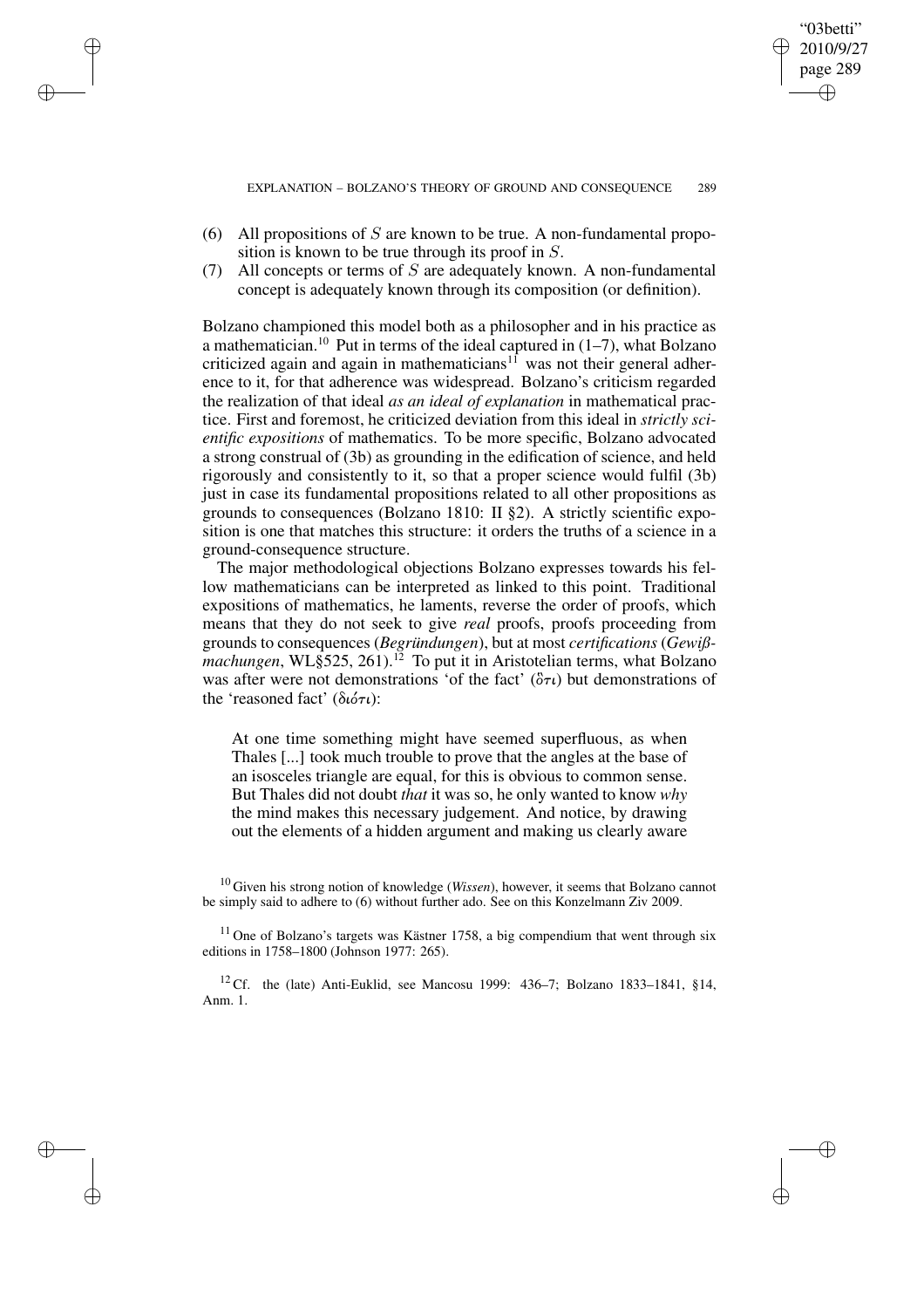# "03betti" 2010/9/27 page 290 ✐ ✐

✐

✐

#### 290 ARIANNA BETTI

of them, he thereby obtained the key to new truths which were not so clear to common sense. (Bolzano 1804: Preface).<sup>13</sup>

Bolzano implemented the construal of (3b) as grounding in his practice as a mathematician.<sup>14</sup> He also insisted, following the Classical Ideal, that one should give precise definitions (2b), limited to the specific domain of a science (1). One might think at first that such a traditional take on science could not be of help to Bolzano's creativity, <sup>15</sup> but it was in fact Bolzano's insistence on this ideal — starting from the *Betrachtungen* (1804) — and on "the dull essentialist problem of definitions" to lead "Bolzano to break from the bonds of traditional geometry and to explore, or shall we say 'invent', the unknown domain of topology." (Johnson 1977: 263).

According to Bolzano, *proper* sciences are grounding chains of (collections of) truths ((4) above; cf. Bolzano 1833–1841, §14, Anm. 1). Among those truths are fundamental truths (axioms, see 3a), the chain's starting points: these have consequences which they ground, but they have no ground themselves (at least not in that very science; more on this later). Bolzano's enterprise can be described as the search for the adequate construal and application of the requirement that in a proper science the relation among truths constituting that science is grounding, not derivability. And the reason why derivability is not enough, then, is this. Giving a scientific account means providing explanations, that is, establishing a grounding order, settling what grounds what. Properly scientific proofs are thus *only* those proofs where *true* premises are also grounds of their (true) conclusions.<sup>16</sup> These are known as explanatory proofs (Mancosu 1999).<sup>17</sup> Derivability, as such, is way too weak to provide such proofs. As we will see in Section 4, however, I do think that Bolzano genuinely endeavoured to find a constrained notion of derivability strong enough to give him grounding.

<sup>13</sup> See also Bolzano 1810: II §2. On 'fact' vs. 'reasoned fact', see also the note to WL§198, Bolzano 1833–1841, §14 and Mancosu 2008, Section 2.

<sup>14</sup> Cf. Bolzano 1817: 4–6. See also Rusnock 2000: 70 and ff.

<sup>15</sup> For example Waldegg 2001 observes that the Classical Ideal of Science functioned as a Bachelardian 'epistemic obstacle' responsible for Bolzano's conservative attitude towards Euclidean geometry.

 $16$  Cf. Sebestik 1992: 271. To be precise, since 'ground' is often a collection of propositions, true premises in a specific proof will often be partial grounds, i.e. part of the ground of their consequences.

 $17$  Elements of Dubucs and Lapointe 2006 seems to imply an alternative interpretation for reasons of space I will not discuss here whether and how this is the case.

✐

✐

✐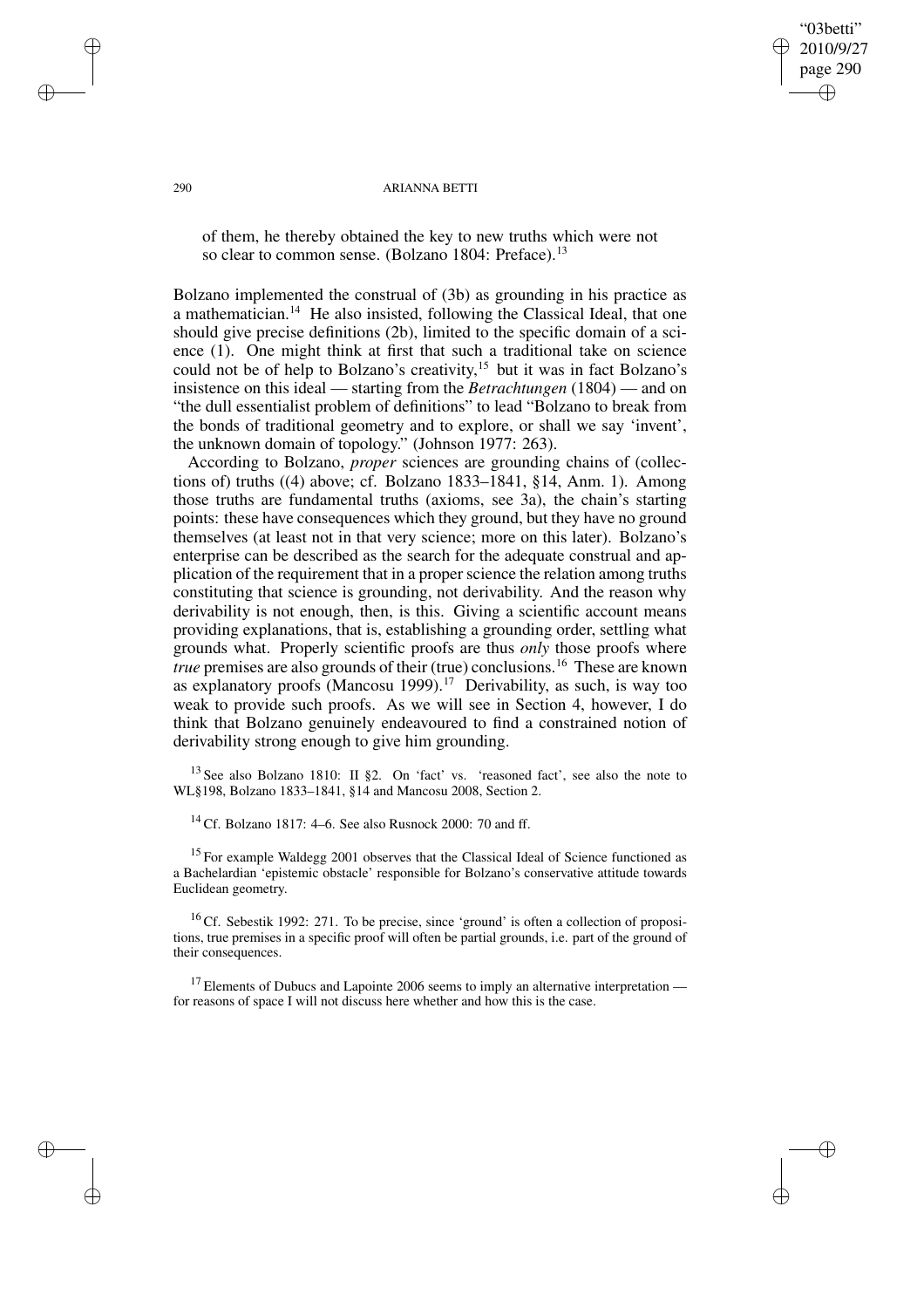✐

The previous makes us understand one thing: Bolzano's aim in developing his theory of grounding was not to capture our ordinary notion of 'because', but to systematize the technical notion of explanatory proof in the context of an axiomatic conception of (proper) science.

✐

✐

✐

✐

# 3. *Bolzano's grounding is not a theory of the ordinary concept expressed by 'because'*

The claim I have just made opposes an aspect of Tatzel 2002's analysis of Bolzano's intents. Tatzel criticizes Bolzano's construal of grounding as an intransitive relation apparently on the basis of the assumption that Bolzano's theory aimed at capturing the concept at stake in our ordinary use of 'because':

Bolzano [...] restricts himself to a very narrow, technical use [...] he uses 'ground' and 'consequence' for *immediate* and *complete* grounds and consequences. [...] I do not agree with Bolzano here. I think that a less strict concept that also captures mediate and partial grounds fits much better with our ordinary use of 'because' (Tatzel  $2002:7$ <sup>18</sup>

*We* use 'because' to express a transitive concept in natural language; *ergo*, Bolzano's theory of grounding does not achieve its aims. Let us agree for the sake of the argument that 'because' expresses a transitive concept in natural language. This granted: I agree that *if* Bolzano's goal had been that of explicating the meaning of 'because' in everyday language, *then* he should have characterised grounding as a transitive relation. The fact is that he doesn't. So, either Bolzano is wrong or we are: either there is something wrong in what Bolzano has to offer us as an explication of the ordinary concept expressed by 'because' or we are wrong in thinking that his goal is

 $18$  Indeed, Tatzel defines a notion of mediate grounding in his paper and proposes to use this notion to capture the ordinary concept. Note that the reconstruction of Bolzano's theory of grounding in Tatzel's paper is an excellent piece of work, one from which I profited much. If I insist on the differences between Tatzel's interpretation-*cum-evaluation* and mine is exactly because his reconstruction is exemplary — a truly helpful and rich one.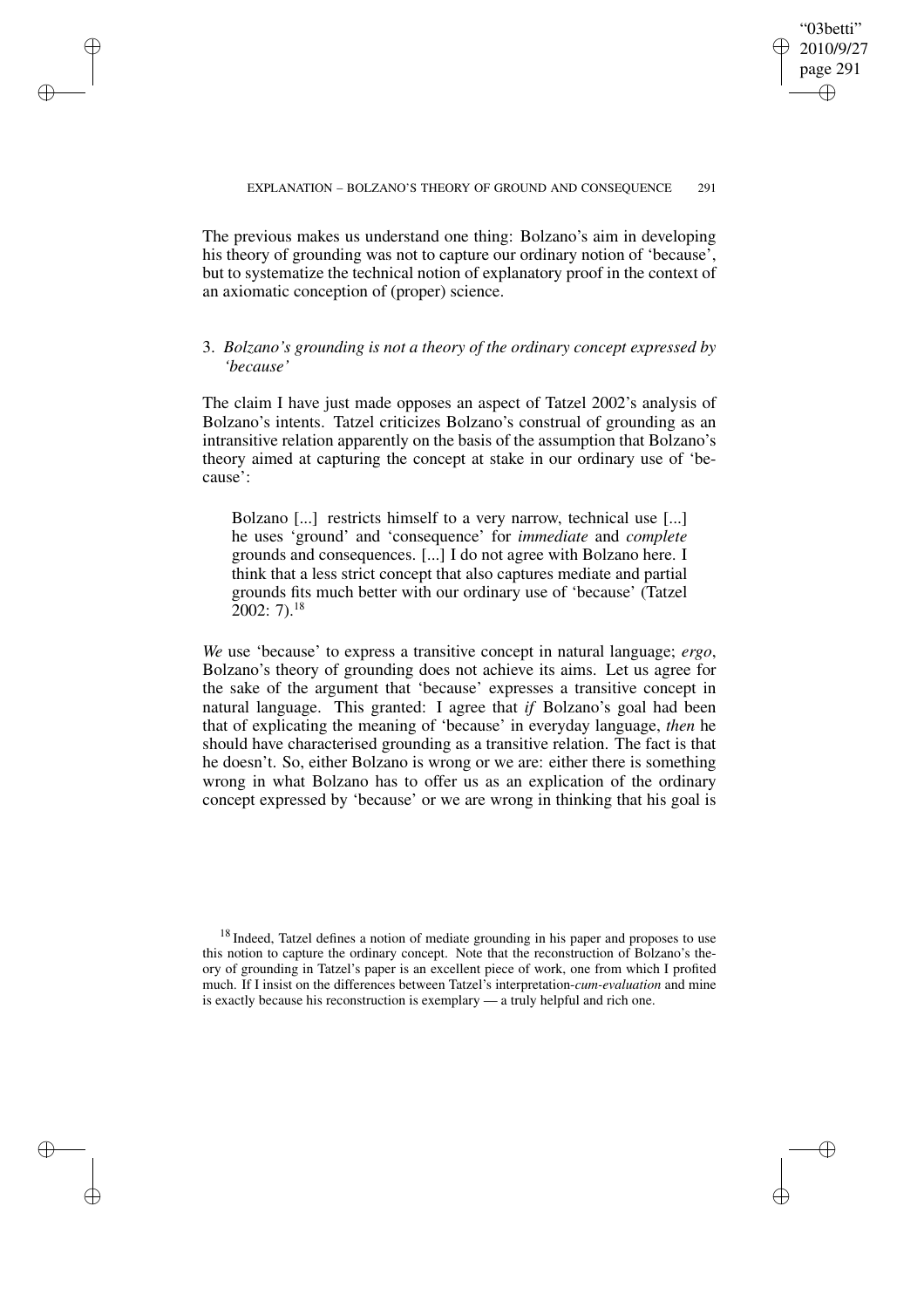"03betti" 2010/9/27 page 292 ✐ ✐

✐

✐

#### 292 ARIANNA BETTI

offering us an explication of the ordinary concept expressed by 'because'.<sup>19</sup> I think the latter is the case.

I think that, given Bolzano's aims, it was a sensible thing for him to want the relation of ground and consequence to be intransitive. In this section I shall explain why I think so. Bolzano's goal was to make a proper scientific explanation or proof *unique*,<sup>20</sup> i.e. for every consequence of a science (a collection of theorems), there's one and only one ground for it (an axiom, or a collection of truths including axioms). And, in turn he needed the latter, I maintain, to give an answer to this age-old problem: what makes an axiom an axiom? I shall discuss the point via an analysis of two possible problems of my stance, i.e. that Bolzano's aim was to systematize the technical notion of explanatory proof in the context of an axiomatic conception of science and not to capture our ordinary 'because'.

One might argue that I'm wrong in view of the fact that Bolzano often discusses "the ordinary use of terms", and especially on the basis of paragraphs such as §177, where Bolzano discusses propositions of the form 'A is, because B is'. What Bolzano says in such passages, however, does not show that his technical terms are explications of "the use of ordinary life" (WL§20). Even less is §177 evidence that the *theoretical goal* of Bolzano's theory of grounding is that of capturing the ordinary meaning of 'because'. Bolzano says there that 'A is, because B is' is the linguistic expression through which we express the relation of grounding:

We say: A is because B is, if we want to say that the ground — the complete or a partial ground of truth  $A$  — lies in truth B (§177).

What is going on here? I think the following is going on. First of all, Bolzano *normatively* establishes his technical notion of grounding: in §162 he fixes 'grounding' as an intransitive relation and 'ground' as 'complete ground'. *Then* (§177) he looks *descriptively* at how linguistic expressions of the form  $\gamma$  because  $q'$  fare in this respect and he finds out that they express, in terms of the notion of grounding he has fixed, *either complete or partial* grounding. But Bolzanian grounding is not *either* complete *or* partial: it is complete. So

<sup>19</sup> An anonymous referee has pointed out that my interpretation and Tatzel's interpretation are not incompatible since Bolzano might have two goals. But the two goals are incompatible, for the same relation cannot be both transitive and intransitive. One can accept both kinds of relations, of course, but then they cannot both be primitive. Bolzano's primitive grounding is intransitive. So, we should seek an interpretation which first of all does justice to this. My interpretation attempts to do that, Tatzel's does not: he gives no grounds why Bolzano should at all *want* to have intransitive grounding.

<sup>20</sup> Cf. WL§528, 266; Sebestik 1992: 260; 276.

✐

✐

✐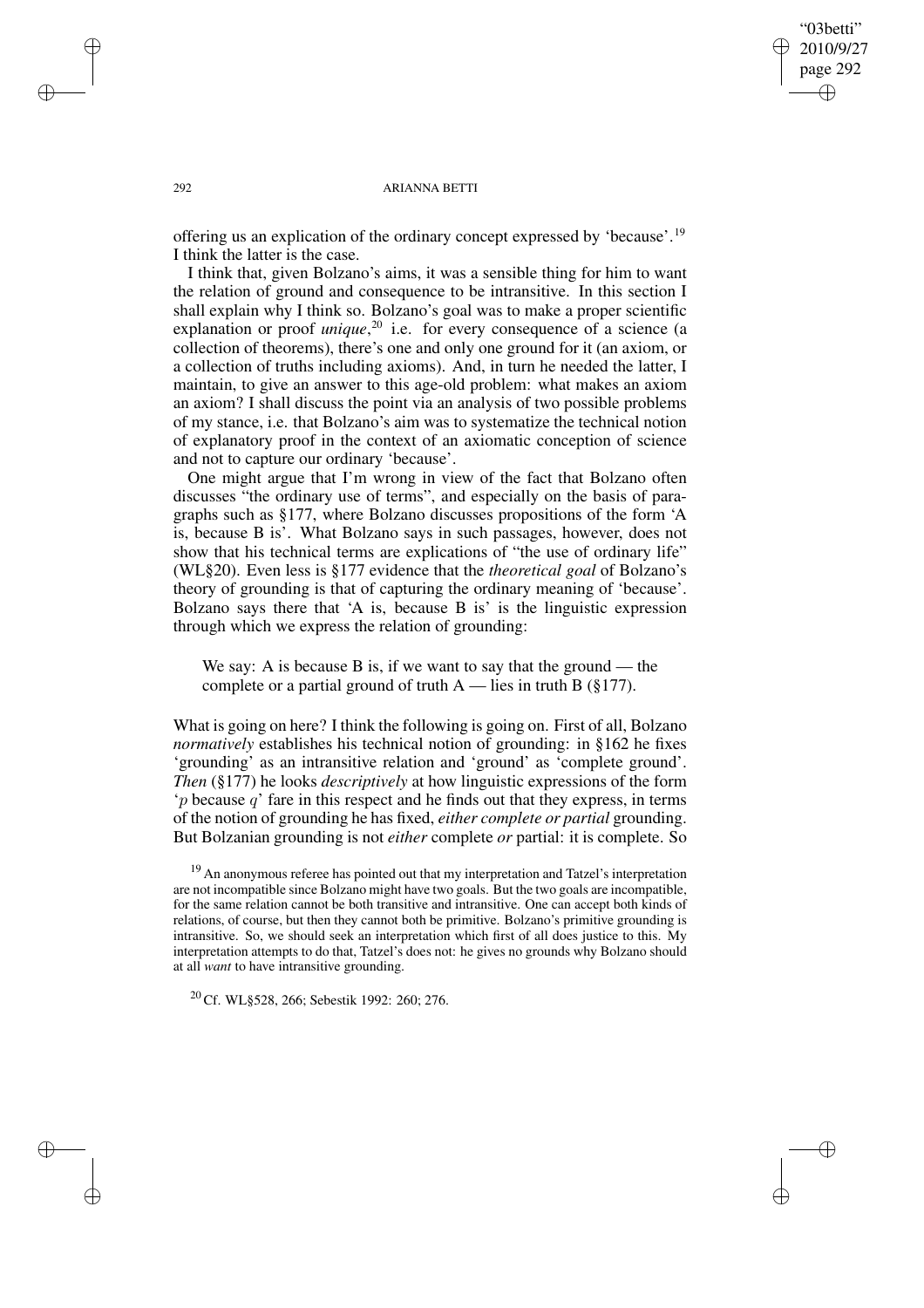✐

### EXPLANATION – BOLZANO'S THEORY OF GROUND AND CONSEQUENCE 293

✐

✐

✐

✐

I do not see how §177 can count as evidence for the claim that Bolzano's grounding aims at capturing 'the everyday concept' expressed by 'because'. As was said, this concept is at most that of partial grounding. If Bolzano wanted to capture that, his (primitive notion of) grounding would be partial grounding, but it is not. It should be clear that I am not denying that Bolzano does engage in discussions about linguistic use, for he obviously does. In fact, it would be strange if he didn't: given Bolzano's emphasis on writing scientific treatises and his attention on how to communicate scientific findings in an apt way, rhetorics and semiotics are important to him. What I deny is that Bolzano's *methodology* is that of looking at how people<sup>21</sup> use words such as 'because' to collect normative evidence for philosophy, i.e. evidence on the basis of which to decide what the concept of grounding *is*. Bolzano is not an ordinary language philosopher.<sup>22</sup> His approach seems to be rather the opposite: if ordinary language conforms to what is useful and sensible to scientific aims, good. If not, well, this is a problem for and with ordinary language — and something writers of science should be keenly aware of. A passage from §280 seems emblematic of Bolzano's attitude:

A distinction among our representations which is so remarkable that we find ourselves induced to speak about it frequently even in ordinary life is the distinction thanks to which we usually divide them into clear and obscure. Yet in ordinary life one would hardly associate the same concepts with these expressions all the time, and we are, therefore, not only allowed but even obliged to specify their

 $21$  It is not even clear how we should interpret 'people' here. All German-speaking Czechs? All Czechs? Writers of newspaper articles? Sometimes Bolzano seems to take 'common use' to be the use of his colleague *scientists*, philosophers, or mathematicians in their writings; cf. WL§39, where 'Menschen' equals 'the readers of the *Theory of Science*'.

 $22$  Tatzel seems to assume this much when he says: "His reason [Bolzano's, A.B.] is that he thinks that what I call 'mediate grounds (consequences)' are not really grounds (consequences) in the proper sense of that word (cf. §§213, 217). *I don't think that Bolzano is right in thinking so, as long as our understanding of 'ground' and 'consequence' is derived from our ordinary use of 'because'.*" [...] "I therefore conclude that if *Bolzano's basic assumption, that 'because', in its ordinary language use, brings into play a relation between truths*, is true at all, then the concept of mediate grounding is the best candidate for its meaning." (my emphasis). Tatzel also writes: "There are different possibilities for fixing a concept that prima facie corresponds to the intuitions Bolzano is alluding to." (Tatzel 2002: 7). As I am trying to show, Bolzano is not 'alluding to intuitions' about the ordinary concept expressed by 'because', he has scientific explanation in mind, and, paradigmatically, mathematical explanatory proofs.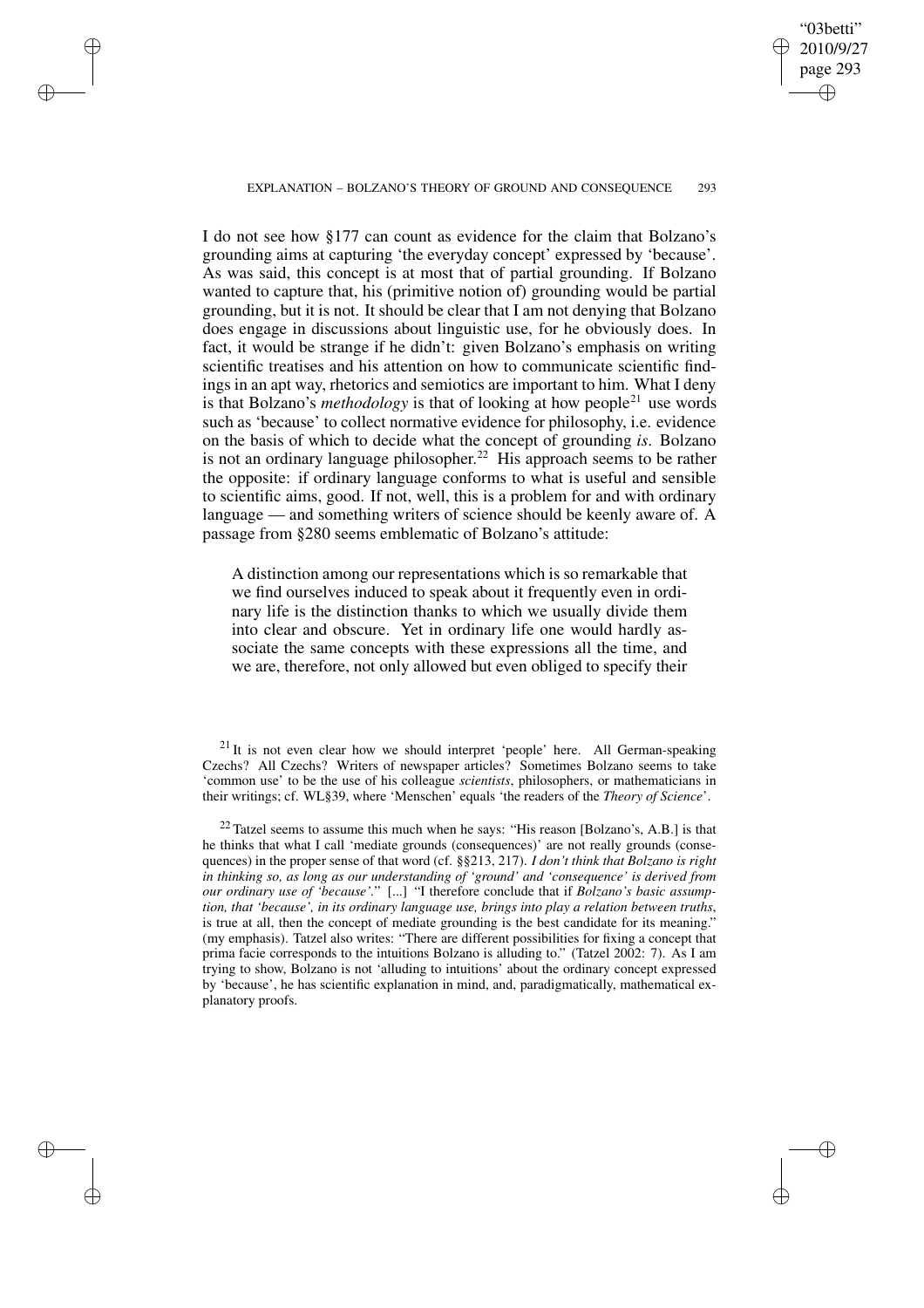"03betti" 2010/9/27 page 294 ✐ ✐

✐

✐

#### 294 ARIANNA BETTI

meaning here in the way which is most useful to the purposes of science. (WL§280, III 25).<sup>23</sup>

So, in case of conflict between common use and scientific aims, Bolzano thinks it is *obligatory* to deviate from common use. When he discusses the ordinary use of some terms, Bolzano's aim is often to sweep away the irrelevant, dangerous *secondary presentations* (*Nebenvorstellungen*, Bolzano 1833–1841: §9, 2. Anm. 1) that might be awoken in readers, or, in case of *primitive* technical notions, to introduce them by 'descriptions' (*Verständigungen*) — a technique which he explicitly set out to master as part of a traditional concern on epistemic access to sciences as exposed in textbooks (cf. Bolzano 1833–1841: §9*ff*.). Again, there might be many such expositions: *rigorously scientific* will be only those which match the objective order of grounds and consequences.

Another possible weakness of my stance is the following.

# 4. *Bolzano's Problem: Is Grounding reducible to Derivability?*

If I am right, how come that, first, in the *Wissenschaftslehre* grounding is a *primitive* concept and, second, that Bolzano gives us so little of his supposed *theory* of grounding that to speak of a 'theory' is almost preposterous? If the interpretation I have sketched in the previous section is correct, the fact that Bolzano gives so little of a theory is puzzling, for much seems to depend on the existence of that theory as such. If it does not exist, my interpretation becomes a lot less attractive.

To this I'd say that it is one thing to adhere to some scientific ideal and to set out to realize it. It is another thing to brilliantly succeed on all fronts. It's uncertainty with the latter thing that bothered Bolzano. Here's how I think things stand. In some parts of the *Wissenschaftslehre*, Bolzano does indeed treat grounding as primitive. He notes that he has not managed to find a definition of grounding, this being due either to failure on his side (due to his *subjective* 'ignorance') or because the concept is really primitive, that is, simple (the task is *objectively* 'impossible'). But Bolzano is genuinely unsure whether grounding is a primitive or can be defined. Note that Bolzanian definitions rely on a compositional theory of concepts: a definition of a concept must reveal the (simpler) *parts* of which the concept is composed:

<sup>23</sup> Cf. also WL§35 (I, 161): "For if we take the word presentation in its proper meaning, necessary for the purpose of science...".

✐

✐

✐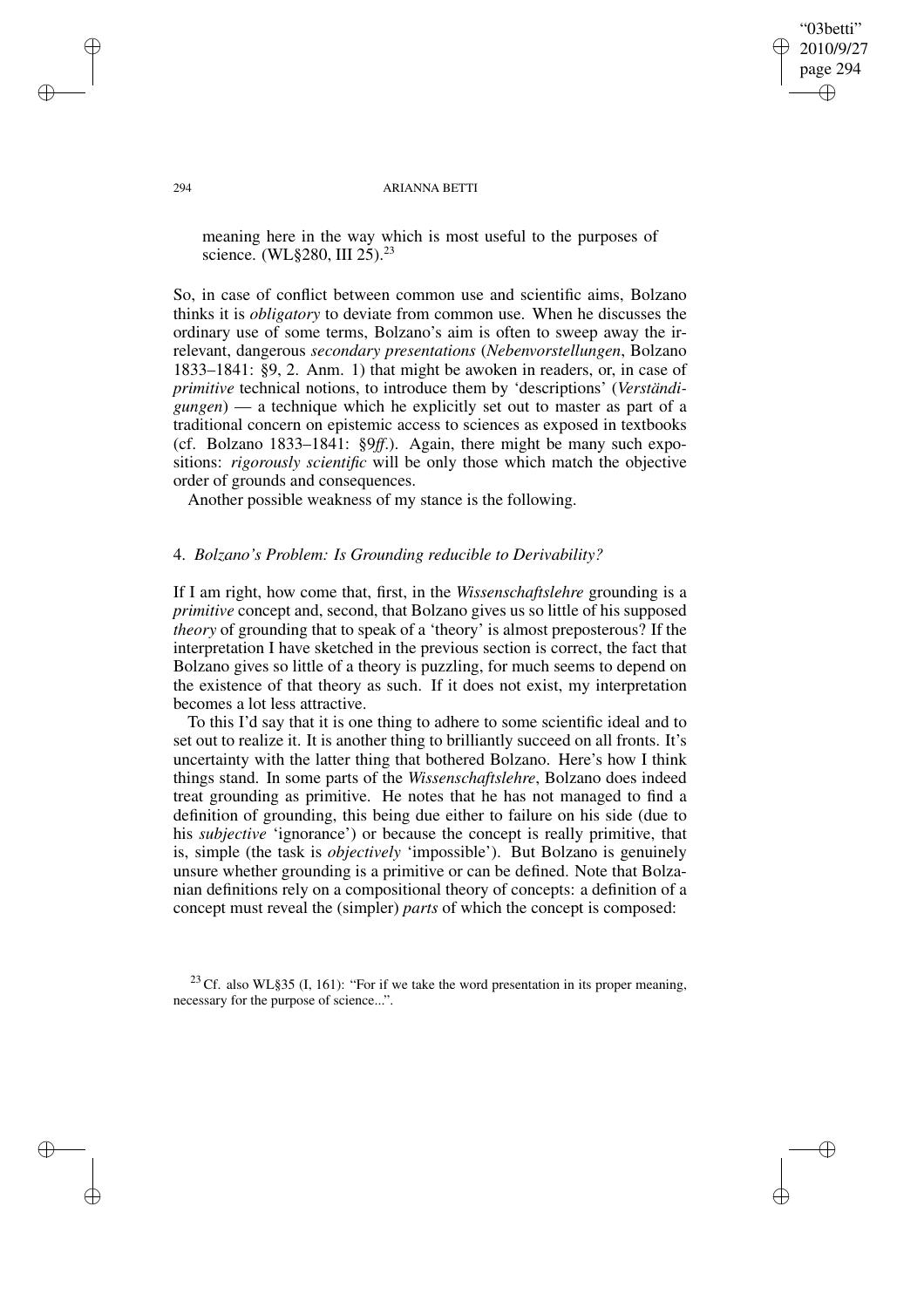EXPLANATION – BOLZANO'S THEORY OF GROUND AND CONSEQUENCE 295

"03betti" 2010/9/27 page 295

✐

✐

✐

✐

[By] definitions (*Erklärungen*) [...] I understand here nothing other than propositions which specify whether a certain representation [...] is simple or composed of parts, and in the latter case, of what parts it consists and in what connection. (WL§554, IV 330–1; see also §§350–1, III 397–405; §§555–9, IV 332–350; Bolzano 1833– 1841: §9.1).

✐

✐

✐

✐

This means that wondering whether grounding is a primitive notion means wondering whether it is a *simple* concept, i.e. a concept that has no parts. The crux is the question whether grounding can be defined as a kind of derivability. $24$  Bolzano says that it seems probable that grounding is a kind of derivability (§200, 347) but can't give a proof (§200, 349) and gives an argument why he can't give a proof (§200, 348–9). But twenty paragraphs later Bolzano gives a tentative definition of grounding on the basis of derivability:

(\*) that order among truths in virtue of which from the smallest amount of simple premises the biggest amount of the remaining truths can be derived [*ableiten lassen*] as mere conclusions (§221).

It is unclear why Bolzano is dissatisfied with this definition. For us, it is quite interesting.

First, the definition tells us that Bolzano reduces explanatory power (of a collection of propositions) to other theoretical values: simplicity and (ockhamian) economy (mind that collections of propositions are at issue here, *not* the objects they are about). It is perhaps worth mentioning in this connection that just before writing down (\*) Bolzano clearly points out that a *third* theoretical value is involved: generality. However, there is no mention of generality in  $(*).^{25}$  It is worth dwelling a little longer on the key concepts of simplicity and generality, both relating to (extensional) qualities of concepts. Simplicity is a mereological notion: a simple object is an object that does not have parts, and this holds for concepts as well: a simple concept is a concept that has no parts. Simplicity relates to the *content* of concepts (*Inhalt*), i.e. the mereological sum of their parts. Generality relates instead to the *extension* of concepts (*Umfang*), i.e. the objects falling under them: a

<sup>24</sup> The notion relevant here seems the notion of *exact* derivability, cf. Rusnock 2000: 149–153.

<sup>25</sup> Indeed, in a strictly scientific ordering, simplicity overrules generality: "The simpler truth must be stated in advance of the more complex and, here there is equal complexity, the more general must always be stated before the more particular." Bolzano 1833–1841: 17 (69v), cf. also Sebestik 1992: 275. For the simplicity requirement for axioms in the early Bolzano, cf. Sebestik 1992: 276.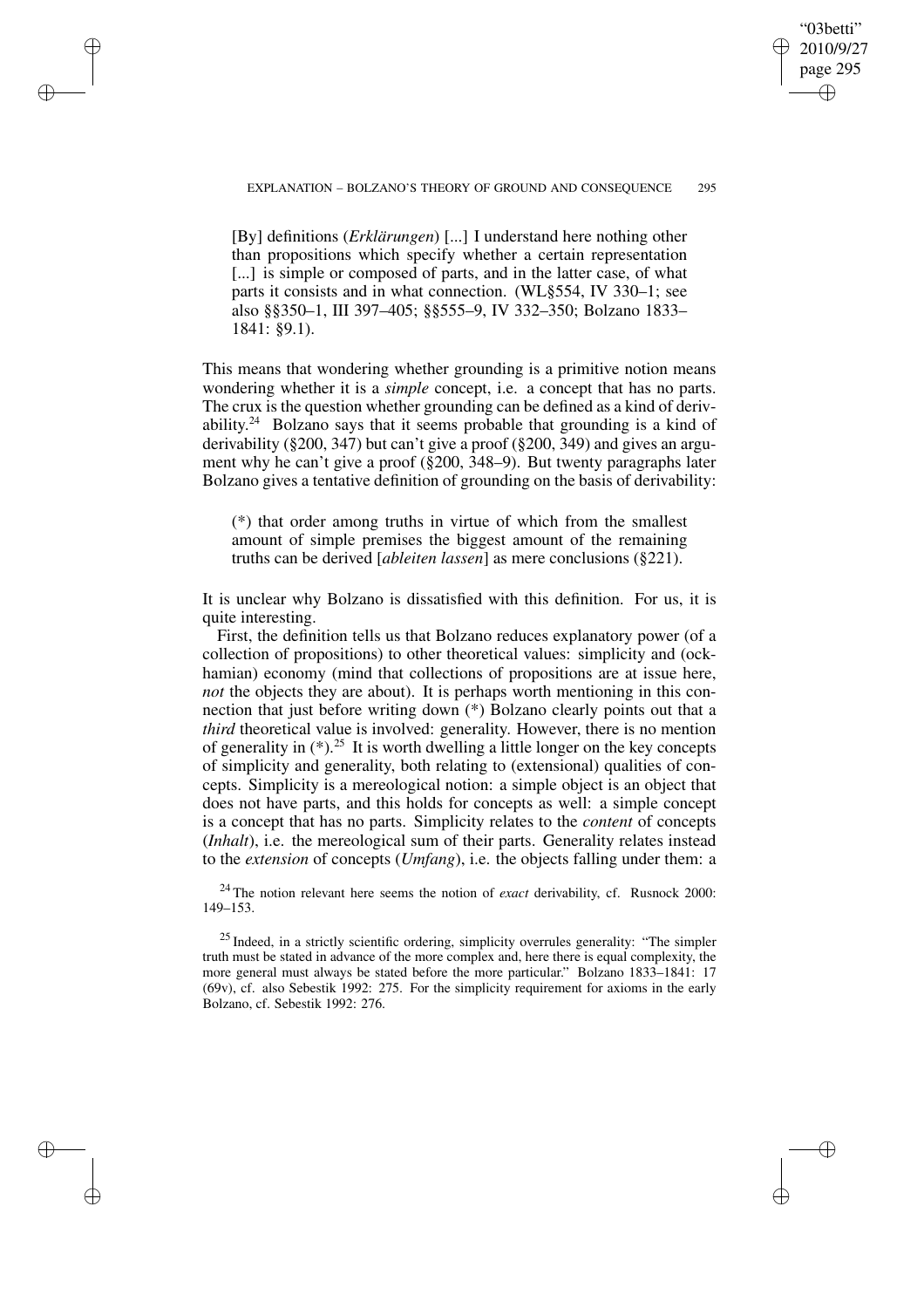"03betti" 2010/9/27 page 296 ✐ ✐

✐

✐

#### 296 ARIANNA BETTI

concept is more general the greater the cardinality of its extension (questions of different mathematical infinities aside). I said above that Bolzano criticized expositions of mathematics in his predecessors for reversing grounds and consequences; now we know that this is the case when more complex truths are put before less complex ones and less general truths precede more general ones. A grounding chain is thus a chain "whose complexity grows the greater the distance from its origins, at the same time as its generality diminishes." (Waldegg 2001). This idea can be found everywhere in Bolzano's writings, starting from his early mathematical works.<sup>26</sup> Note that Bolzano reduces causal explanations to relations of grounding. I will come back to causality later.

Secondly, definition (\*) fulfils the *desiderata*, for only truths are involved; asymmetry and irreflexivity are secured by a (degree of) simplicity constraint; in turn, the latter is reduced to proper parthood since Bolzano's theory of concepts, as we saw, is compositional; intransitivity is granted by the two-fold partition of a collection of truths making up a science in such a way that axioms (The Ground) ground their theorems (The Consequence), and there is nothing left for theorems to ground (except 'unsubstantial' propositions of the form 'theorem  $p$  is true'). Now recall the axiomatic context I mentioned in the previous section. Read from that perspective, the quote enables us to define axioms straightforwardly as just those *simple truths* from which, taken together, the *highest number* of other truths are *derivable*. (The concepts italicized here are defined in the previous parts of the *Wissenschaftslehre*.)

Both points above combine well with the circumstance that Bolzanian axioms do not have any mysterious property of evidence that makes them axioms:

[I]t will easily be seen that [evidence,  $ab$ ] is very little suited for providing a firm basis for the classification of all truths into two classes, that is, into axioms and theorems. (Bolzano 1810, B  $\S$ 10).<sup>27</sup>

We can now say why it makes sense for Bolzano to have *intransitive* grounding: it makes sense because all and only proper grounds of a science are in fact axioms, and the consequences are the theorems (in specific proofs the ground might contain other truths — *Hilfswahrheiten* — next to theorems). So, the way in which Bolzano considers the axioms of a science,

<sup>26</sup> See Part II of Bolzano 1804 and Bolzano 1817: 4–6 (*Vorrede*). Cf. also Folta 1981: 25. Bolzano's graphic representations for proofs are 'grounding trees', cf. WL§220, Tatzel 2001.

<sup>27</sup> Cf. also the first rule in the *Vorrede* of Bolzano 1804 (Folta 1981: 19).

✐

✐

✐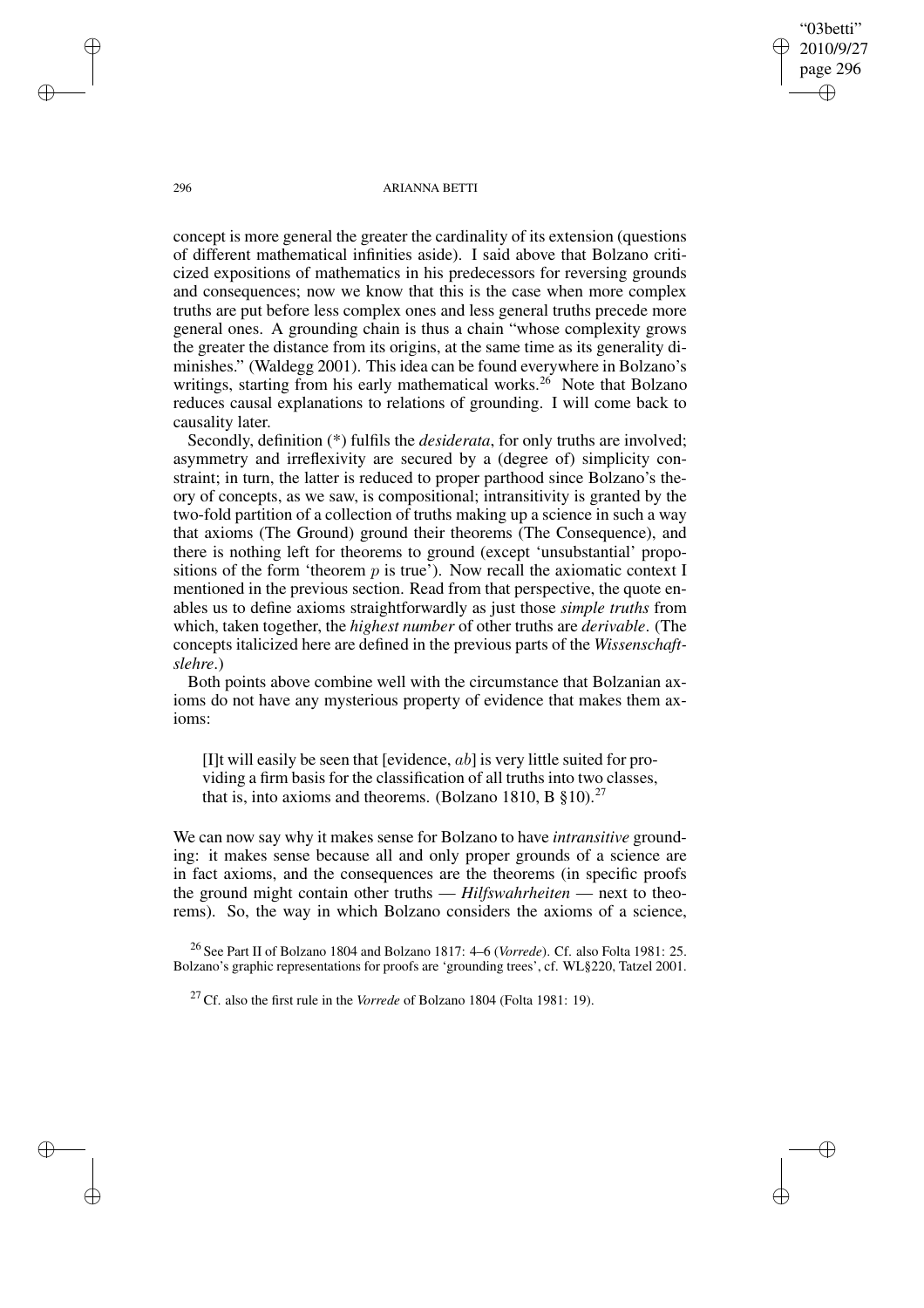✐

✐

✐

"03betti" 2010/9/27 page 297

✐

✐

✐

✐

its grounds, is, *mutatis mutandis*, the way in which Bolzano's posterity will look at an *axiom system* for a particular theory, say a system such as Frege's *Grundgesetze*, Russell & Whitehead's *Principia* or Leśniewski's systems of Protothetics, Ontology and Mereology.<sup>28</sup> On the one hand, we have the axioms; on the other hand, everything following. The major difference with later system-builders of axiomatic *a priori* deductive sciences like Frege and Lesniewski is Bolzano's conviction that grounding had to be unique (Bolzano 1833–1841: §14); this excludes alternative axiom systems. I shall come back to this at the end of the paper.

To sum up: although Bolzano does not take up the tentative definition of grounding at §221 as the correct one, that definition makes perfect sense in light of his ideal of science and of his system. It remains to be shown where his doubts come from (given that, as I maintain, Bolzano's aim is not capturing the ordinary use of 'because'). It should be kept in mind at any case that the whole issue has deep ramifications, and is far too big for this paper. I will thus limit myself to some preliminary remarks as to what I think a deeper analysis should turn to.

Sebestik points out that derivability is a formal relation, while grounding is a material one: it depends on "the particular character of the ideas involved" (Sebestik 1992: 266; WL§200). Let's see this: Bolzano distinguishes between *material* and *formal* grounding. The second notion, formal grounding, is grounding between propositions which are also derivable and it is defined as a special kind of derivability on the basis of the first notion, (undefined) material grounding  $(\S162, 193; \S168, 207)$ . The best way to put the problem, then, seems this:

## (Bolzano's problem) Is material grounding reducible to formal grounding?

Or, to be more precise, is grounding — grounding *tout court* — definable as a special kind of derivability? The problem is, again, largely internal to Bolzano's system and his view of axiomatic science. Before I try to say more on this — more than what has already been said in the literature one thing needs clarification. I said definition (\*) enables us to say what axioms are, but I did not say whether 'axioms' here should be understood as Bolzano's *Grundsätze* or as Bolzano's *Grundwahrheiten*. The former are specific axioms of a science (§420) and are indemonstrable only with respect to that science, but not absolutely indemonstrable; the latter instead are common, absolutely indemonstrable axioms (§214; §486). This means,

<sup>28</sup> Mancosu 1999: 436 finds this unsatisfactory, but I am unsure *exactly* why. It would be unsatisfactory, I take, if Bolzano wanted, like some before him, axioms to possess some intrinsic, ontological or epistemologically constrained qualities next to simplicity and generality, such as, as I mentioned, evidence.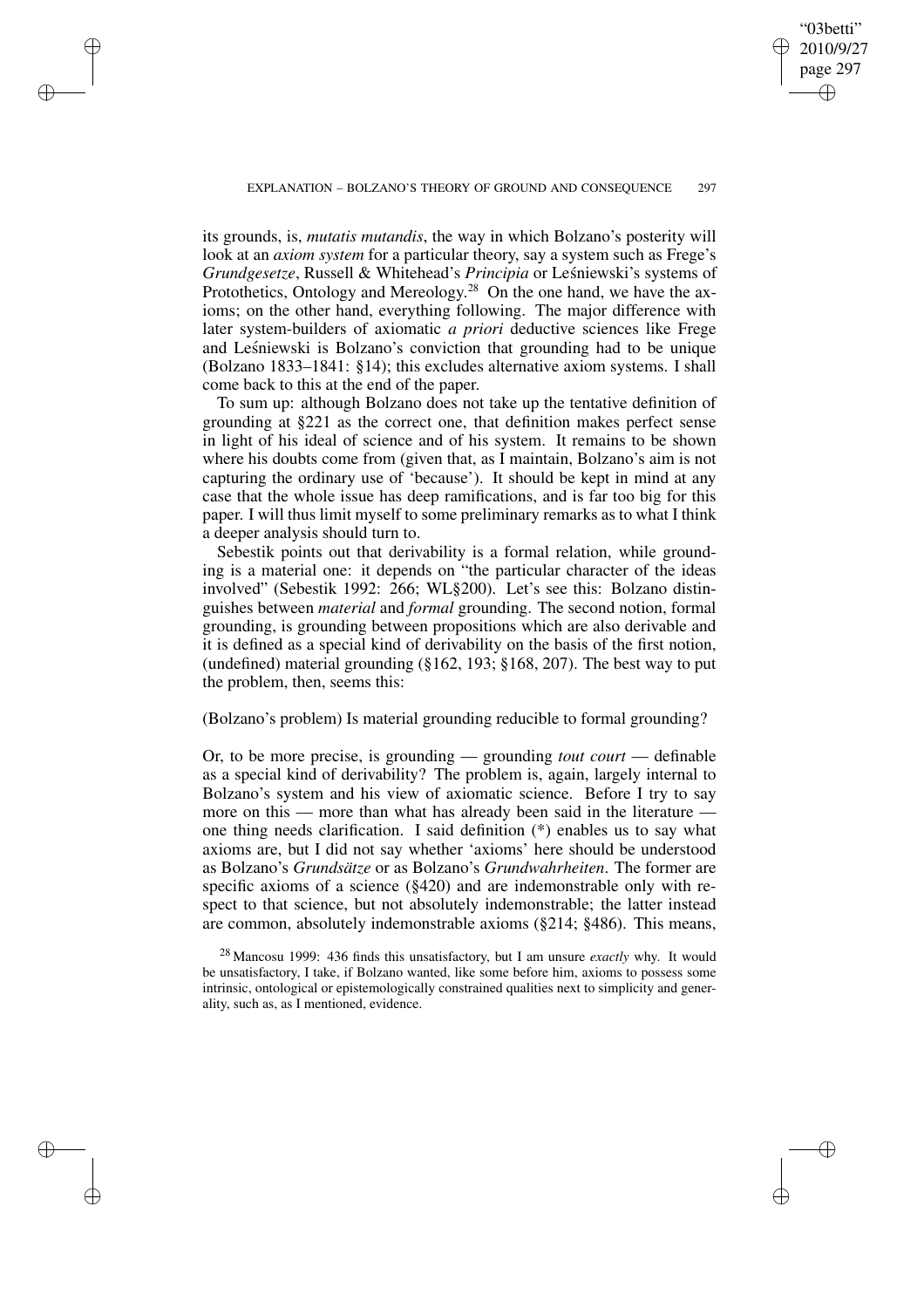"03betti" 2010/9/27 page 298 ✐ ✐

✐

✐

#### 298 ARIANNA BETTI

as we saw, that *Grundwahrheiten* are absolutely simple (i.e. composed of absolutely simple concepts, §350, III 402), while *Grundsätze* are relatively simple: their ground could lay in a simpler truth of a more general science. If we take Bolzano literally, the simple truths in (\*) are *Grundwahrheiten*.

Back to Bolzano's problem. According to Sebestik 1992: 265–6 — so to speak: I am adjusting things to my reformulation — the roots of Bolzano's problem are causality and an issue raised in the argument in WL§200. Let's see the latter first. In WL§200 Bolzano argues that the answer to the problem is no by means of a surprising counterexample. Take a *practical* truth of the form

(p) One ought to do A

which formally grounds *all* other *practical* truths such as 'One ought not to lie'.<sup>29</sup> This means that the consequence of (p) contains all the practical truths. Now, if A were impossible, there could be no duty to do A. But this means that (p) has a (partial) ground in the *theoretical* truth (s) A is possible.

So, the complete ground of (p) includes (s). Call this complete ground (s+). Now, we have no inference rule (*Schlussregel*), Bolzano argues, which allows us to infer (p) from (s+). (Note that for Bolzano all inference rules in logic should be based on (logical) derivability, cf. §223, §260.1, Berg GA 12/3 1988: 10). Why is that? Because none of the truths in (s+) can contain the concept of *Sollen*. If any of them did, it would be a practical truth; however, this is impossible, because we have supposed that *all* practical truths are included in the consequence of (p). We have thus found a case of grounding between *underivable* (collections of) propositions (s+ and p). The upshot is: since we cannot derive any proposition containing some concept (in this case, *Sollen*) from a collection of proposition *not* containing it (in this case, s+), then material grounding is not reducible to formal grounding. This means that (\*) cannot hold: grounding cannot be defined as a special kind of derivability.

Bolzano's argument is not particularly easy to follow, and more research is needed to get a good picture of what exactly is going on in this passage, but I suspect two assumptions are at work here. The first rests on the availability of appropriate definitions of concepts involved in derivations such as this one. The appropriate definition of *Sollen*, a concept contained in (p) cannot be obtained from the concepts contained in the ground of  $(p)$ , namely  $(s+)$ ; this means that (s+) and (p), we can say, are logically unrelated. Recall our characterisation of conceptual explanation in the introduction: some third

<sup>29</sup> An example of a (p)-formed truth is Bolzano's 'highest moral law': *Always choose from all actions that are possible for you the one which, all consequences considered, most advances the welfare of the whole, in whatever parts* (RW I, 236; cf. §447, WL IV 119), cf. Morscher 2008, 6.2.

✐

✐

✐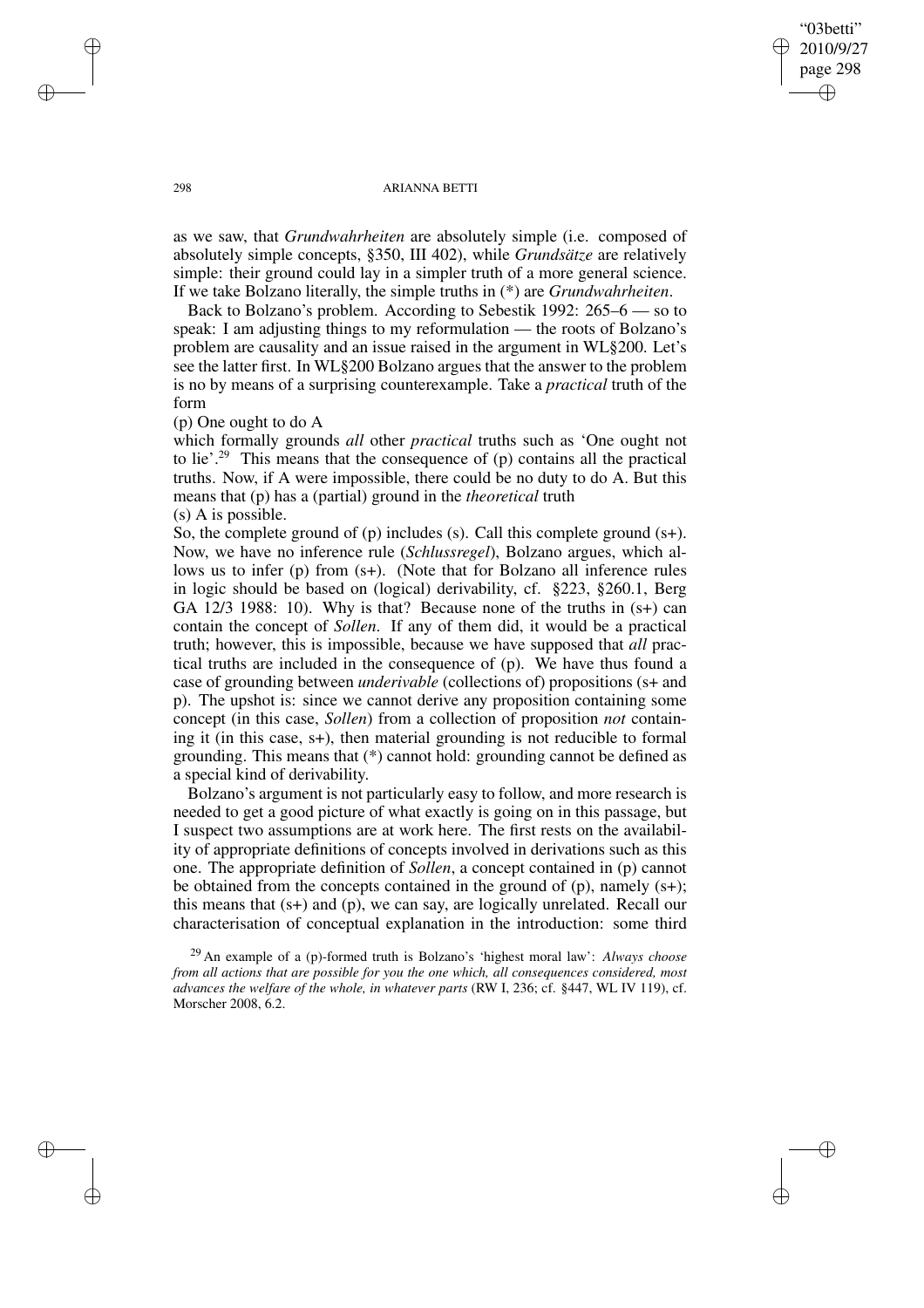✐

✐

✐

✐

✐

truth must be available which connects the concepts involved in the propositions standing in a grounding relation. In this case, the truth at issue is, arguably, something like 'There cannot be a duty to do A unless A is possible'. Now suppose that the third truth at issue were instead of the form 'There is a duty to do A iff A is possible and...', where the right-hand side is a conjunction of all and only the *theoretical* propositions giving necessary and jointly sufficient conditions for there being a duty to do A (one of which is 'A is possible'). This would amount to giving a definition of *Sollen* on the basis of *possible* or similar theoretical concepts: would (p), in this case, be formally grounded in (s+)? Arguably, yes, or at least, on the basis of Bolzano 1833–1841: §17, I think that Bolzano would say this. This definition cannot be given; it cannot be put into  $(s+)$ , the ground of  $(p)$ , so, grounding is not as a special kind of derivability.<sup>30</sup>

Suppose that we now understand the argument. Well, it is still surprising. For isn't Bolzano asking too much of grounding? Note first of all that (p) above is in fact a(n) (specific) axiom of a science, ethics, from which all consequences of that science are derivable, and which contains a concept primitive in ethics, *Sollen*. Now, why on earth would one require, in order for grounding to be defined as a special kind of derivability, that a concept which is *primitive* in a practical science, *Sollen*, be definable from the concepts of another science, a theoretical one? This is where the second assumption comes in. Recall the difference I mentioned above between *internal* and *external* explanation. Let's say that 'internal conceptual explanations' are explanatory relations among *explanandum* p and *explanans* q resting on connections of concepts belonging exclusively to a certain science S; 'external conceptual explanations' are explanatory relations among  $p$  and  $q$  where  $p$ and  $q$  are such that the concepts involved in  $p$  belong to  $S$ , whereas at least some of the concepts of q belong to a second science  $S'$ , and the third truth at issue connects concepts belonging both to  $S$  and  $S'$ . What seems to me clear from the argument (and gone unnoticed so far) is that Bolzano does not distinguish between internal and external explanation and thinks of grounding as subsuming *both*. (Note that the picture just sketched is consistent with

 $30$  An alternative reading of the argument is possible, according to which the availability of a definition of *Sollen* in purely theoretical terms does not solve the difficulty Bolzano points at. The truth which is the definition of *Sollen*, one can argue, cannot be a partial ground of (p) (so it is not contained in (s+)) because the definition still contains *Sollen* in the *definiendum*; and since all propositions containing this notion are partial consequences of p, the definition cannot be contained in the ground of  $(p)$ , i.e.  $(s+)$ : ergo, no formal grounding of  $(p)$  from  $(s+)$ is possible. Which reading is correct depends on the role and the significance that Bolzano assigns to definitions in a grounding structure, and I must leave this very interesting issue open for further research. Whichever reading is correct, however, Bolzano seems still to ask too much of grounding and the problem I discuss below in connection with the second assumption remains.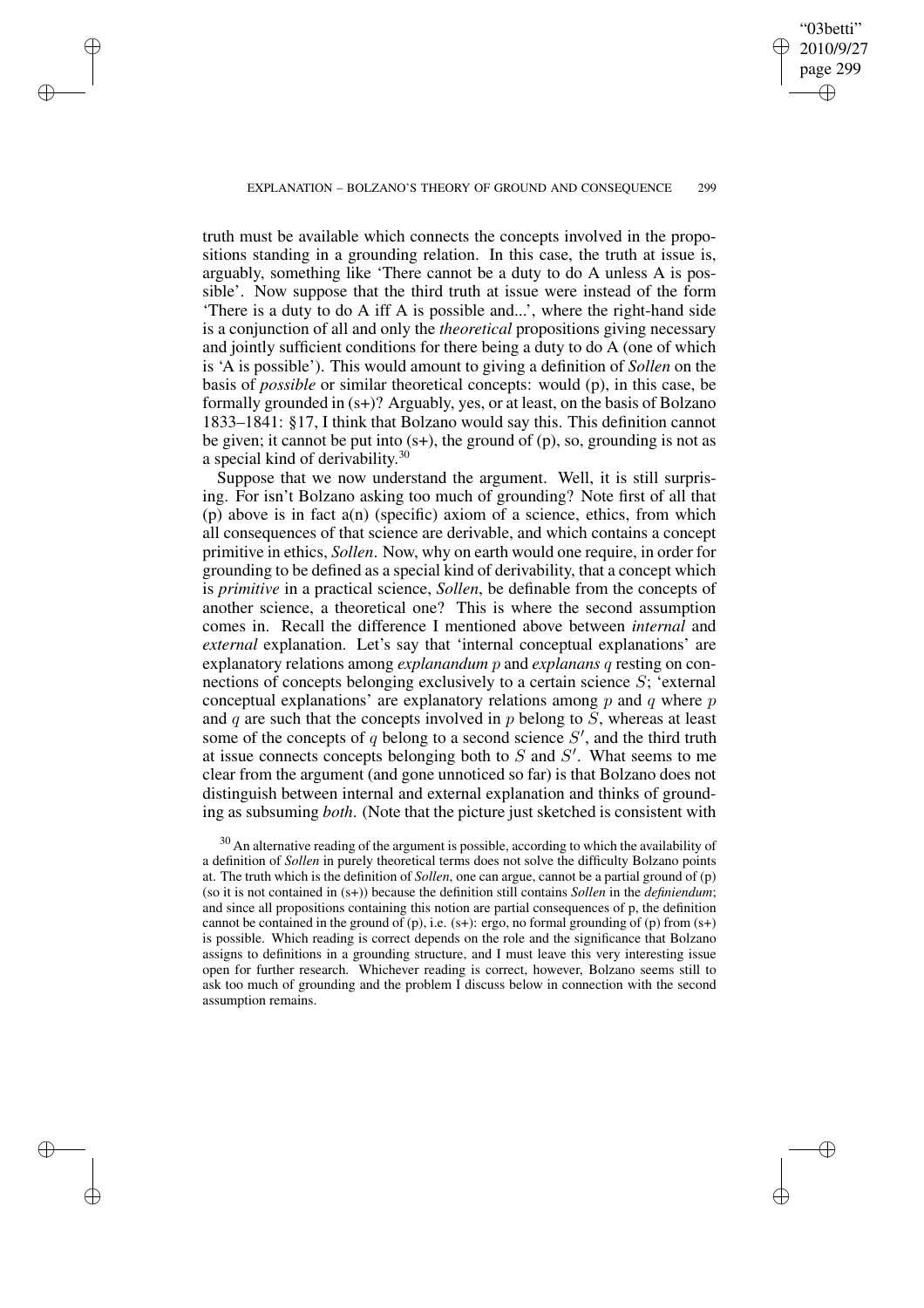"03betti" 2010/9/27 page 300 ✐ ✐

✐

✐

#### 300 ARIANNA BETTI

taking the notion of axioms definable from (\*) to be *Grundwahrheiten*.) This I see for now as a hypothesis, though one with enormous implications if true — one which explains Bolzano's difficulties quite well. A major implication is that, arguably, Bolzano accepts a humongous grounding chain common to all sciences, with *Grundwahrheiten* (common axioms) at the beginning. Recall now the Classical Ideal of Science with its  $(1-7)$  requirements introduced in Section 1: put in terms of (1–7), *not only* are there many sciences, all constructed according to (1–7), *each* with their own grounding chain of *Grundsätze* (specific axioms) and theorems — say, different internal grounding chains; there is *also* an external grounding chain of common *Grundwahrheiten* grounding the more and more specific *Grundsätze* of the different sciences. (p) is an example of *Grundsatz*: for grounding to be formal grounding, that *Grundsatz* should be derivable from some other, simpler, more general *Grundsätze* (possibly identical with *Grundwahrheiten*). But how is that possible? If this is what Bolzano wanted grounding to accomplish, then the whole idea is doomed. No wonder it is extremely difficult to find examples of *Grundwahrheiten*. The reason why the whole idea is doomed is that for Bolzano whether a proposition grounds another depends on the unique definability/decomposability of the (more complex) conceptparts contained in the consequence in terms of the (simpler) concept-parts contained in the ground.<sup>31</sup> While it is in principle possible to have the idea work for *internal* grounding, it is impossible to have it work for *external* grounding, simply because, like in the example, a *Grundsatz* of a science S will contain at least one concept which is *undefinable* in a (more general) science  $S'$ : S would *presuppose*, *use* the concepts of  $S'$ , whereas in  $S'$  at least one new primitive concept will appear that could not be *defined* in  $S'$ .<sup>32</sup> The 'third truths' of external conceptual explanations cannot be definitions; they must be something else.

✐

✐

✐

<sup>&</sup>lt;sup>31</sup> Bolzano believes that there are simple concepts, but when it comes to saying which concepts are simple, he is cautious: he often says things like 'probably' simple are concepts such as [something], [has], [existence]; indeed, [Something has existence] is a (rare example of) *Grundwahrheit* (§214).

 $32$  I cannot add much here, but note that this can be seen clearly by looking at the further development of the notion of grounding in the history of logic: it got split in two. For instance, one can compare Bolzano's internal grounding with deducibility within an axiomatic Leśniewskian system and Bolzano's external grounding with Leśniewski's idea of presupposition among axiomatic systems, and see that what Bolzano wanted to achieve must be achieved in another way, and that the two notions must be kept separate. The details of this comparison, including the relationship with the Aristotelian prohibition on kind crossing still awaits elaboration; this is, again, not the place to do this. On Leśniewski see Betti 2009, Betti 2010.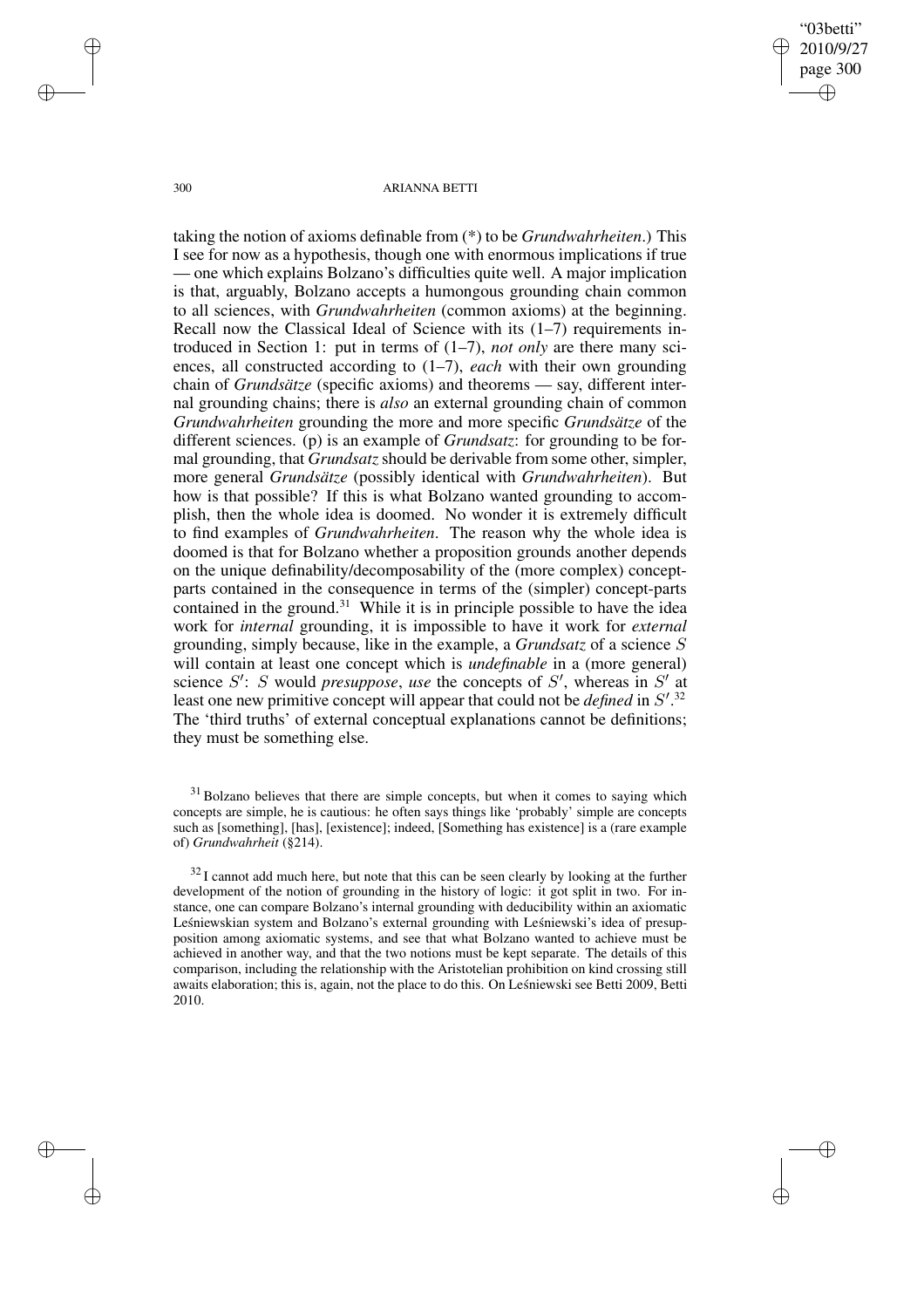✐

I'd cautiously want to conclude from the above that, barring the problem just sketched with external grounding, (\*) is Bolzano's genuine definition of (internal) grounding.

✐

✐

✐

✐

Wait. What about causality? Here I will limit myself to a remark. As I mentioned, Bolzano reduces it to grounding. This seems an obvious obstacle to Bolzano's project since causality cannot be construed logically (Sebestik 1992: 265). But causality does not seem a problem from Bolzano's point of view. For Bolzano A causes B iff the proposition: A exists, grounds the proposition: B exists. (Here A is a force or a quality of a (collection of) substances, or collections of forces or qualities, and existing objects are real spatio-temporal things being either causes or effects). So, like it or not, for Bolzano the sentence: 'God is the cause of the world' *in fact* expresses a relation of grounding between the truth that God exists and the truth that the world exists (§198). These two propositions can occupy a place in a grounding chain belonging to a science (theology) to the extent that the analysis of their concepts allows it. Bolzano holds that purely conceptual sciences are proper sciences, namely, roughly, sciences which contain only purely conceptual truths and can be built according to his construal of the  $(1-7)$ model above (WL§525, IV 261), which also means that grounding in the sense of (\*) is applicable to them. Purely conceptual truths contain as parts only concepts, and do not contain any intuitions, which are certain simple and single ideas. Since concepts can very well have existing, real objects in their extension there are purely conceptual sciences *whose objects are existing ones* (theology, parts of ethics, the pure part of physics); those sciences can in principle be proper ones as well, with a grounding structure not differing from that of mathematics (see Bolzano after 1830/1966: 208; Mancosu 1999: 437). But, as said, this possibility depends on that of defining all concepts appearing in the propositions of those sciences.

Causality and heterogeneity of application of grounding in different sciences (Sebestik 1992: 261) do not seem to pose problems to the *concept* of grounding then, but to the *status of certain sciences as proper sciences*. They pose such problems because of Bolzano's adherence to the scientific model expressed in sentences (1–7) *and* because of the humongous grounding chain Bolzano wants.

In a nutshell, my hypothesis is that Bolzano was uncertain about (\*) *because* he could not reduce material grounding to formal grounding, and that, in turn, he could not reduce material grounding to formal grounding *because* of the following: (1) he did not distinguish internal and external grounding, (2) he lacked, with respect to external grounding, a rigorous way to dispose a number of sciences in relations of subordination or presupposition, and, largely as a consequence of this, (3) he did not know how to show rigorously which (if any) empirical sciences are proper sciences. All three problems are variously connected with requirements on the (degrees of) simplicity and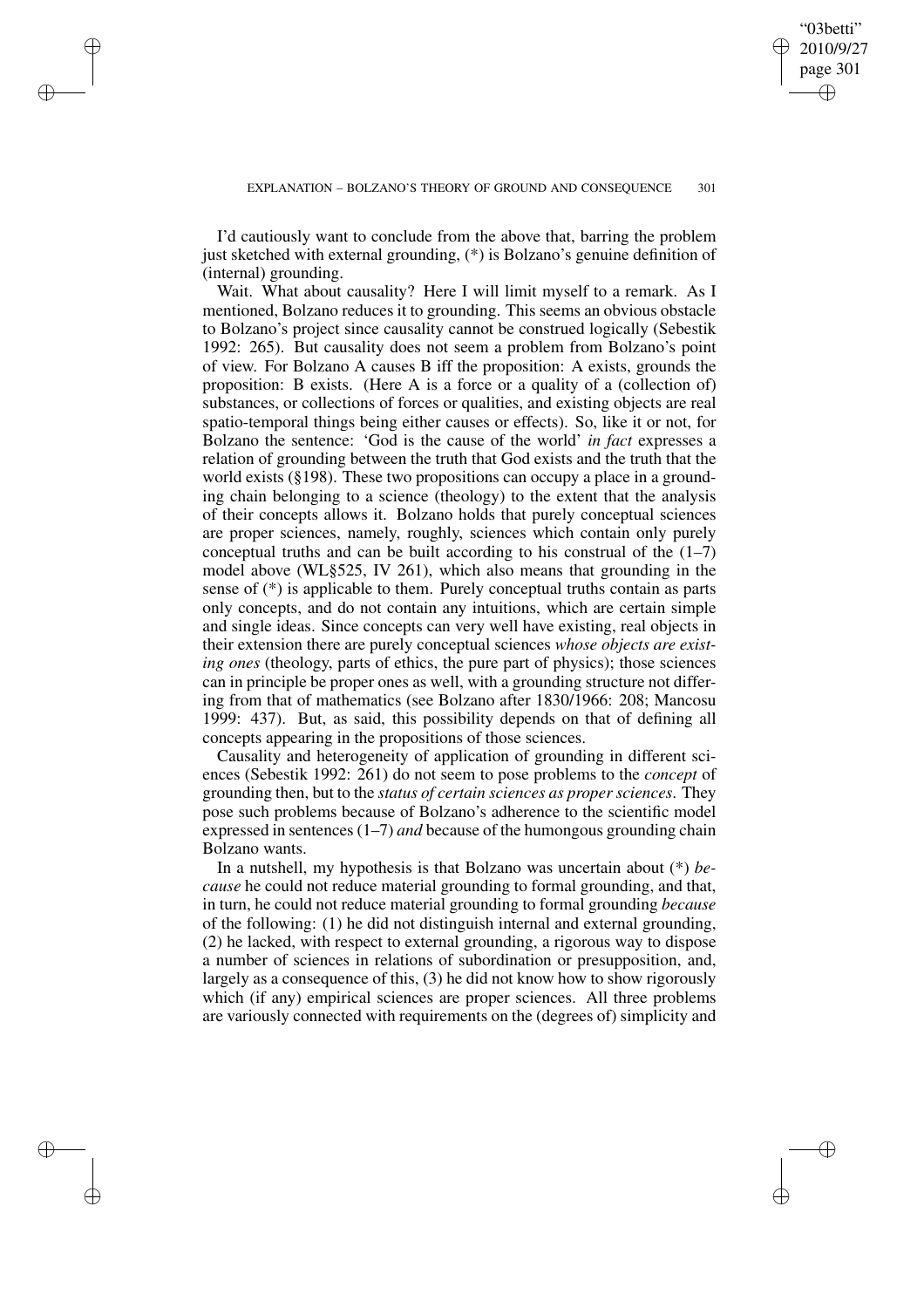"03betti" 2010/9/27 page 302 ✐ ✐

✐

✐

## 302 ARIANNA BETTI

generality of the truths involved in grounding chains. So, Bolzano's problem with (\*) was not the failure to capture our ordinary 'because', but the arrangement of various (conceptual and empirical) sciences into levels while keeping a unique systematic ordering of their truths as grounds and consequences reducible to formal relations.

Now that we know more about grounding, its aims and difficulties, we can address the question of the use that is made, at present, of Bolzano's views. Recently, Bolzano's ideas on grounding have been taken up by Benjamin Schnieder. I wish to consider in particular Schnieder 2006b, a paper in which Schnieder puts forward a criticism of metaphysical grounding, i.e. truthmaking, which in fact draws heavily on Bolzano's theorizations on conceptual explanation. I am going to look into whether the specific use that Schnieder makes in that paper of the latter, on the basis of what we now know about it, is effective against truthmaking. I argue it is not. Yet, I say, the opponents cannot easily save truthmaking.

## 5. *Bolzano's grounding in present-day metaphysics*

My question from the Introduction was: why are answers in terms of truthmaking bad answers to explanatory questions? Consider again

| (Causal)       | Socrates is pale because he's scared to death              |  |  |  |  |  |  |
|----------------|------------------------------------------------------------|--|--|--|--|--|--|
| (Metaphysical) | *Socrates is pale' is true because there exists a trope of |  |  |  |  |  |  |
|                | paleness in Socrates                                       |  |  |  |  |  |  |
| (Conceptual)   | Socrates is pale because he's a white guy of skin type I.  |  |  |  |  |  |  |

Schnieder 2006b defends a view according to which *causal* and *conceptual* explanations are good, but *metaphysical* explanations are bad.<sup>33</sup> So, why does he think that?<sup>34</sup> In this section I shall put forward some critical remarks

<sup>33</sup> Conceptual/Causal explanations such as 'Xanthippe became a widow because Socrates drank hemlock' are also good. *That* conceptual and causal explanations are good: Schnieder 2006b: 31*ff*.; that metaphysical ones are bad: Schnieder 2006b: 39*ff*. Here I concentrate on Schnieder's criticism of truthmaking as explanatory of *predication* and I shall disregard complaints focusing on the linguistic oddity of truthmaking jargon to laymen's ears ("That Jean's singing makes it true that she is singing, that the apple's redness makes it true that the apple is red [...] are linguistic oddities by any ordinary standards.", Schnieder 2006b: 22).

<sup>34</sup> Note that there is an important difference between two forms of metaphysical grounding which I am ignoring. *Propositional* metaphysical grounding is a relation between propositions as expressed in e.g.

(i) 'Socrates is pale' is true because there exists a trope of paleness in Socrates

✐

✐

✐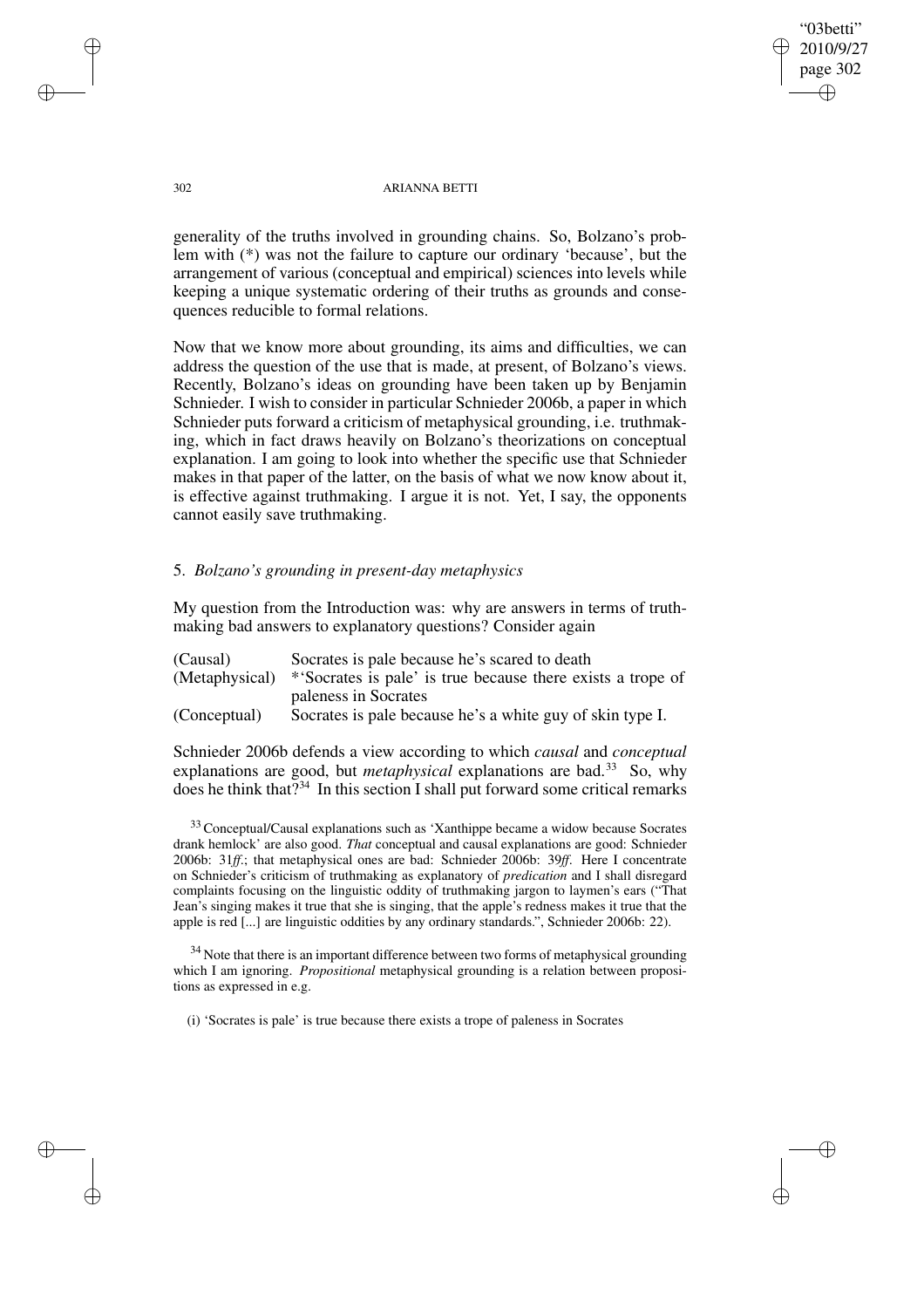✐

✐

✐

✐

✐

about the last part of Schnieder 2006b and relate this discussion to what I say in the previous sections. Before I do that, I shall say that I do not intend to defend any systematic point of view about explanation here, and that my criticism of Schnieder is mainly of methodological nature. In fact, I do share Schnieder's criticism of truthmaking — that means I will be mainly playing the devil's advocate here. What I think is that Schnieder's criticism is not effective, but that truthmaker theorists will have hard time rebutting it anyway.

Why are conceptual and causal explanations good and metaphysical explanations bad? At the very minimum, this depends on what should count as an explanation. Let us just agree that an explanatory relation is asymmetric and irreflexive, for the moment disregarding (in)transitivity. What else? We need to put some more substance on that relation if what we want to talk about is *explanation*, and not, say, proper parthood — and if we want to exclude metaphysical explanation, i.e. truthmaking, as Schnieder does. For if we don't, the question will still remain: what is it that detractors object to truthmaking as purportedly providing explanations? What is it about explanation that licenses conceptual and causal explanations, but not metaphysical explanation? One thing in particular we need to know: how should we construe asymmetry? What determines the direction of explanation? What is it, in whatever determines the direction of explanation, that licenses conceptual and causal explanations, but not metaphysical explanation?

In his previous 2006a, Schnieder (rightly) criticized attempts to explicate the notion of truthmaking as a combination of projection and necessitation. Schnieder 2006b explores another option open to truthmaker theorists, namely that of explicating the concept of truthmaking in terms of the connective *because*:

(TM) x is a truth-maker of  $p \leftrightarrow_{df} p$  is true, because x exists.

(ii) Socrates is pale because there exists a trope of paleness in Socrates

*Non-propositional* metaphysical grounding is instead a relation between e.g. a trope (a nonsemantic entity) and a truthbearer (a semantic entity) which is true in virtue of the trope; that relation is expressed in phrases like 'Socrates' paleness makes it true that Socrates is pale'. One can also call the latter 'ontic', as Künne does, the former (that is, i. and ii.) 'ontological' grounding or explanation. Here I focus on Schnieder 2006b's criticism of the propositional sort (ontological), as a possible explication of non-propositional (ontic) grounding. Note that a philosopher eschewing ontic grounding is not thereby eschewing *every* form of correspondence or claiming that there is *nothing* in the world truths are *about*. Indeed, Bolzano is an example in case (see Betti under review; Künne 2003: 108–10).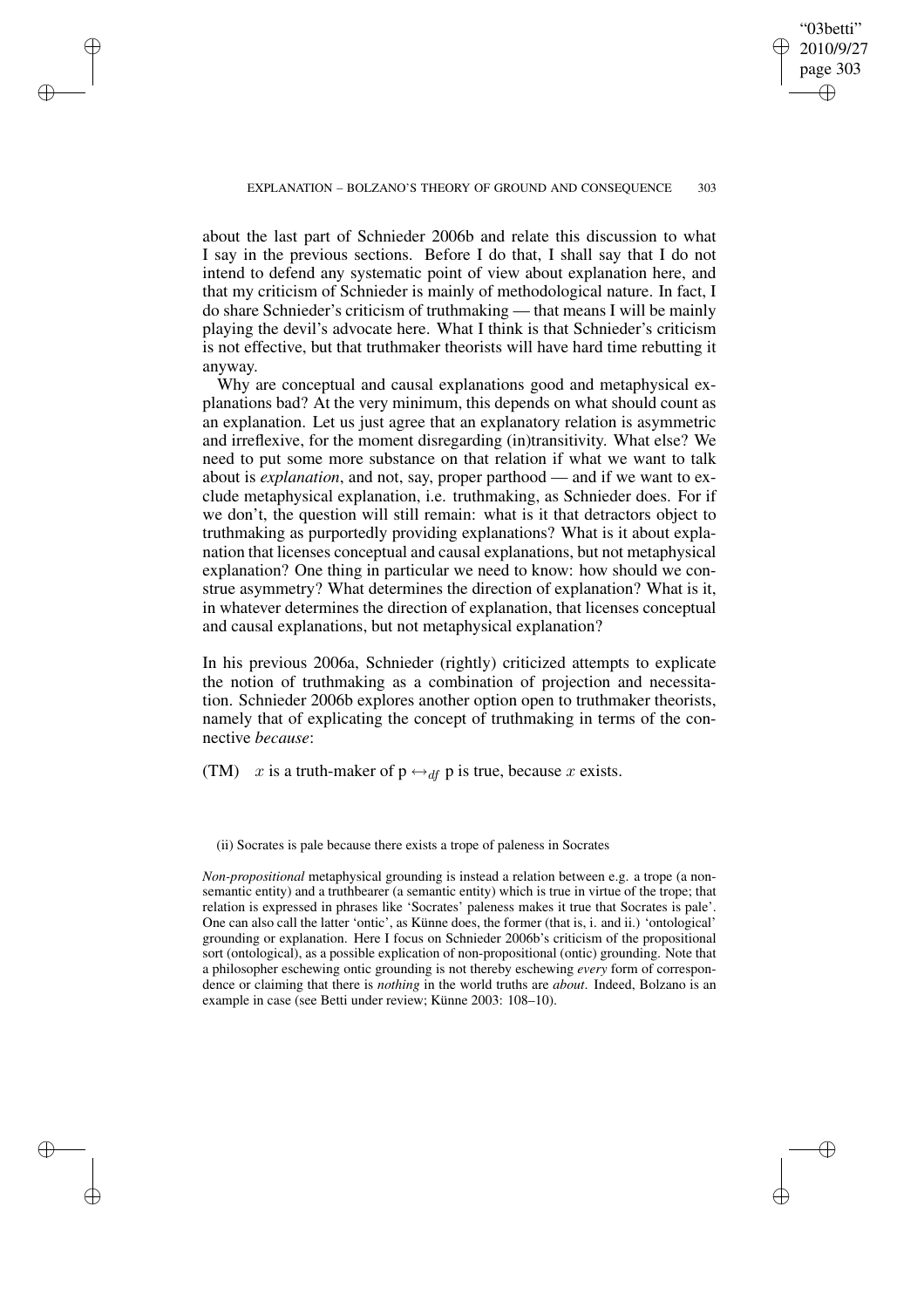"03betti" 2010/9/27 page 304 ✐ ✐

✐

#### 304 ARIANNA BETTI

This fixed, Schnieder moves on to criticize truthmaker theorists by arguing that truthmaking so explicated does not deliver the truthmakers they want. Among others via application of an instance of (a generalization of) 'Aristotle's insight', namely

(T) If 'Socrates is pale' is true at all, then 'Socrates is pale' is true because Socrates is pale,

Schnieder gets from

(Metaphysical) \*'Socrates is pale' is true because there exists a trope of paleness in Socrates

to

✐

✐

✐

✐

(S1<sup>'</sup>) Socrates is pale because there exists a trope of paleness in Socrates.

(Note that this step is by no means innocent, but let this pass). Then he considers the two sentences

(S1) \*Socrates is pale because Socrates' paleness exists

(S2) Socrates' paleness exists because Socrates is pale.<sup>35</sup>

And now Schnieder says that (S2) is an explanation whereas (S1) is not (they cannot be both explanations, given asymmetry). So, 'TM-theorists have drawn a blank' (Schnieder 2006b: 41).

Now we can ask: Why? Why is (S2) an explanation and (S1) not? On what does this claim rest? To keep (S2) and rule out (S1) we need to justify why we take the correct direction of explanation to be that of (S2). But Schnieder 2006b does not seem to give a straightforward answer to this question. Or does he? Let's see.

*Foot-stamping 'because'* — Schnieder takes 'because' to express a *primitive* relation between propositions (Schnieder 2006b: 31) since he thinks its conceptual content does not allow for a reductive analysis. However, this is not very convenient. The reason for this not being very convenient is that Schnieder thinks that there are in fact *two* kinds of explanations, conceptual and causal, whereas, as we saw, he does not think that metaphysical explanations are explanations at all. Philosophers accepting metaphysical explanations, however, might just say that these constitute a third, perfectly acceptable 'because': the 'because' of metaphysical explanation. On which basis can we refute them? Perhaps there's some good reason to do so, but I do not think we can reason as follows: we take *because* to express a primitive explanatory relation, *then* we say that there are actually *two* different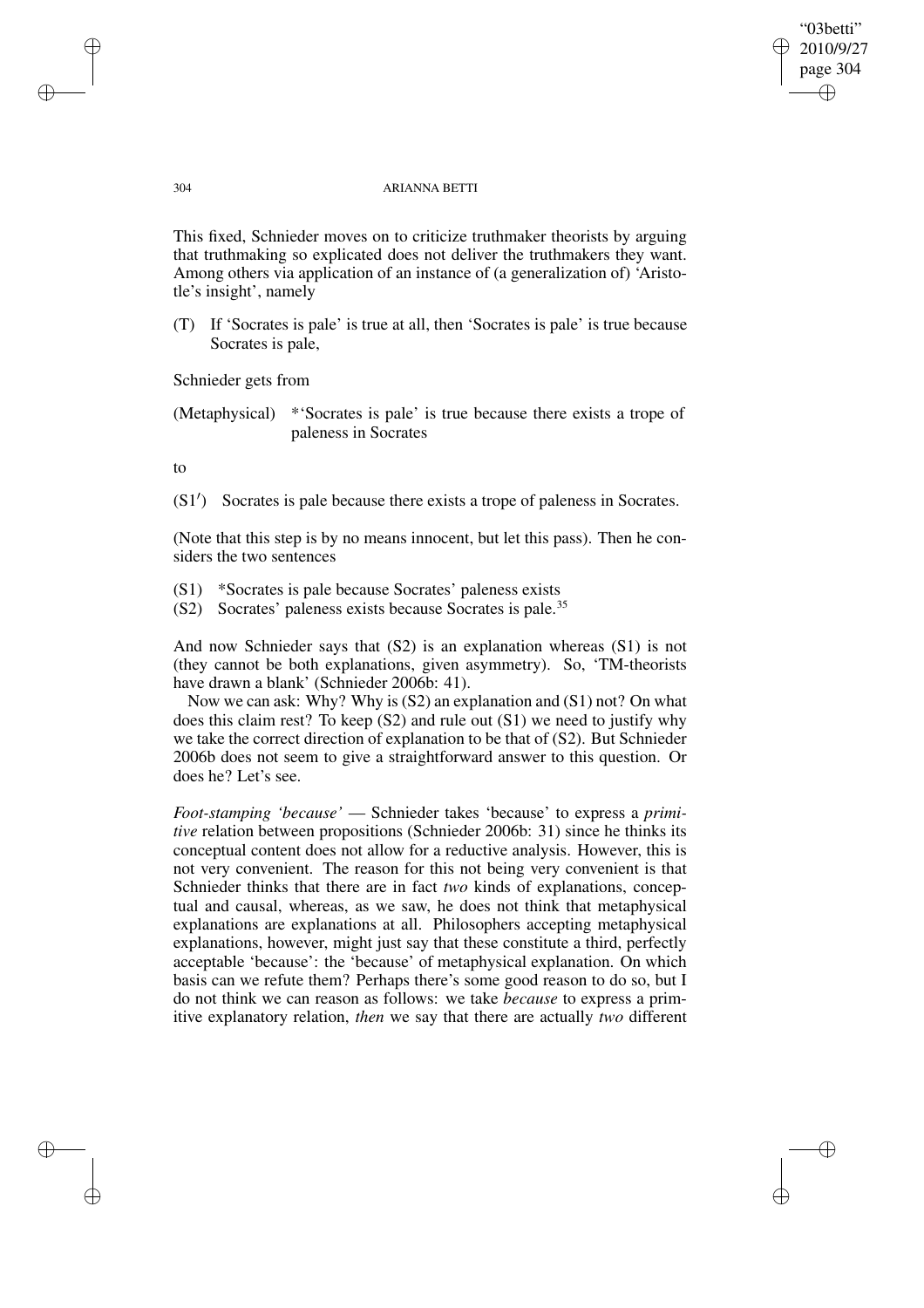#### EXPLANATION – BOLZANO'S THEORY OF GROUND AND CONSEQUENCE 305

✐

✐

✐

✐

"03betti" 2010/9/27 page 305

✐

✐

✐

✐

kinds of explanatory relations, conceptual and causal, but not a third, metaphysical kind. Can 'because' *really* be primitive in such a situation? Aren't we foot stamping? If there is a lesson metaphysicians can still learn from the (granted, rather decrepit sounding) Classical Ideal of Science (see Section 2 above) it is that the primitives should be chosen with an eye to their intelligibility (although intelligibility is not an explicit requirement in the framework, it somewhat follows from requirement 7). Now, I am not flatout saying that 'because' in itself is not intelligible. I am saying that the *specific* 'because' that Schnieder takes as primitive is not *by itself as such* intelligible because that notion is supposed to fulfil too many specific theoretical desiderata: it must a) be conceptual, b) not be causal, c) yet leave space for another notion of 'because' which is causal, d) rule out the metaphysical 'because' (it should also, by the way, not be the 'evidential use of because'; the latter use however seems to be excluded by Schnieder, though not in the same way and with the same purpose as the metaphysical 'because'; never mind this further complication). It could perhaps be objected that Schnieder does not take the supposedly primitive notion expressed by 'because' to be that of conceptual explanation only, but to be a broader notion subsuming both conceptual and causal explanation (at any case, he does not take the causal notion to be reducible to the conceptual notion). But this does not seem to make the situation any better, because now that 'because' expresses a causal or conceptual — *but*, handily, not metaphysical — explanation, so we pass from a foot-stamping 'because' to a question-begging one. (Note that I don't think that the metaphysical 'because' is any better in this respect).

But perhaps this conceptual *because* is not, after all, really primitive? In any case, in order to have some claims come out as good explanations and other claims as bad explanations, one ought to say more on the direction of explanation, that is, one ought to give criteria for the asymmetry of 'because'. And indeed, as we shall see, something like a criterion can be distilled from what Schnieder says.

*Criteria for the asymmetry of* 'because': *simplicity of concepts* — Let us consider again

- (S1) \*Socrates is pale because Socrates' paleness exists
- (S2) Socrates' paleness exists because Socrates is pale.

There is a reason, after all, that Schnieder gives for why he thinks that (S2) is an explanation and (S1) is not. Namely, 'Socrates' paleness' is *conceptually more complex* than 'Socrates is pale'. Here is his general statement: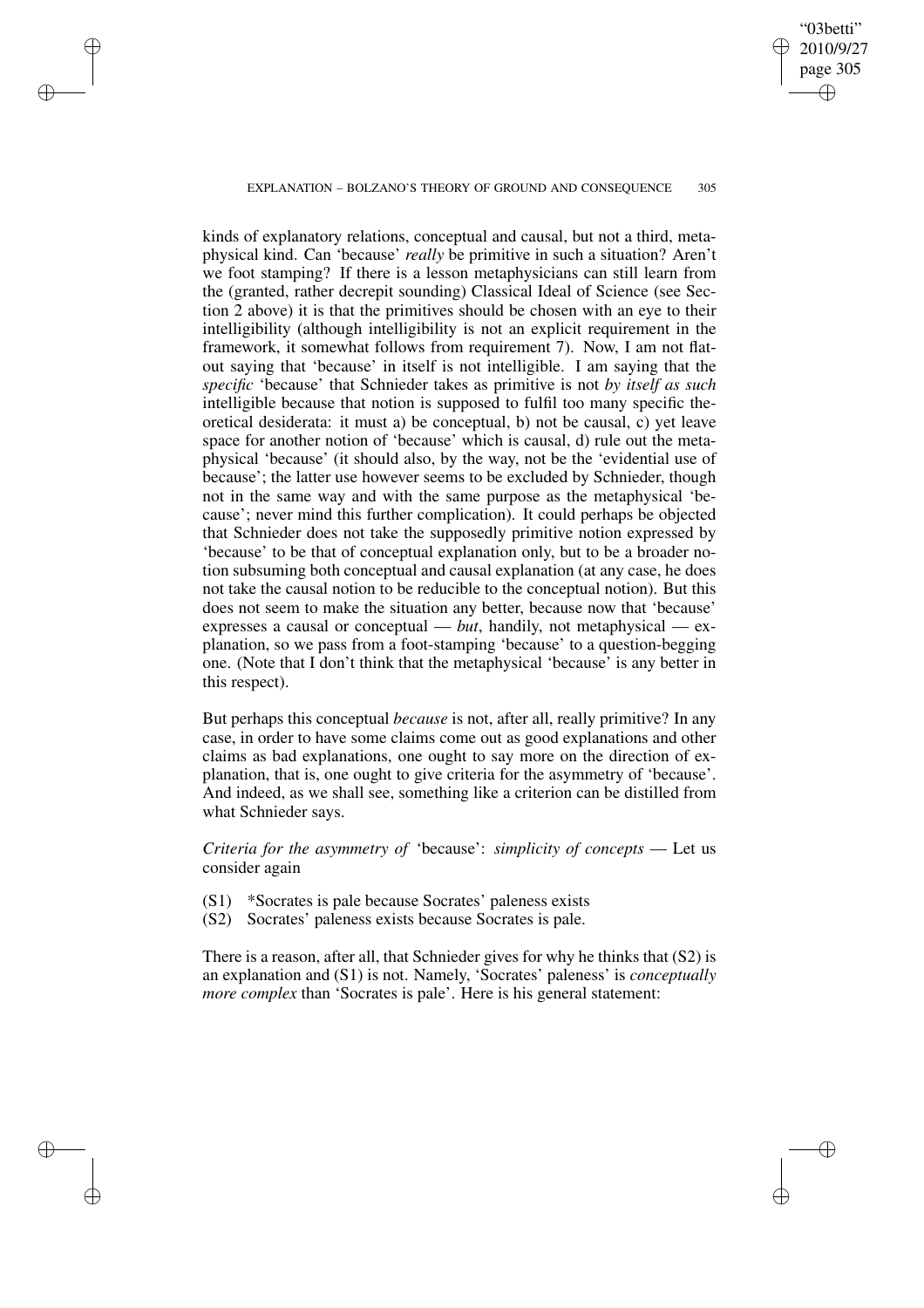# "03betti" 2010/9/27 page 306 ✐ ✐

✐

✐

#### 306 ARIANNA BETTI

(BS1) [...] The direction of conceptual explanations seems to be owed to factors of conceptual complexity and primitiveness; in general, statements involving complex or elaborated concepts are explained in recourse to more primitive concepts. (Schnieder 2006b: 33)

We see that in order to rule out S1 as an explanation, Schnieder says something that, generally speaking, comes very near to the simplicity constraint in Bolzano's tentative definition of grounding. This seems a good occasion for stressing the remarkable debts that Schnieder 2006b's conceptual explanation has to Bolzano's grounding. The basics of Schnieder's conceptual explanation are exactly the same as Bolzano's grounding: first, conceptual explanation (grounding) is a relation holding among two truths, a relation different from derivability (at any case far stronger), and which can be expressed linguistically by 'because'; secondly, it is an irreflexive and asymmetric relation; thirdly, it is a relation taken as primitive, though the direction of explanation is accounted for by means of (degrees of) conceptual simplicity (and, as I suggested, Bolzano has doubts on its primitivity); fourthly, (T), i.e. 'Socrates is pale' is true because Socrates is pale, is *Bolzano*'s reading of a famous passage by Aristotle.<sup>36</sup> Fifthly, BS1 suggests that Schnieder takes up a compositional theory of concepts (meanings), similar enough to Bolzano's theory of concepts; indeed:

Canonical designators of particularised properties, such as'Socrates' paleness', are semantically complex expressions, whose meaning is a function of the meaning of their parts and their way of combining. (Schnieder 2006b: 40)

This is also confirmed by what Schnieder says on (T):

The explanatory force of (T) is comparable to that in the examples of conceptual explanations discussed so far; it is an explanation of a proposition employing a logically elaborate concept, the concept expressed by 'true', by a conceptually simpler proposition. This latter proposition does not employ concepts which enter into an analysis of the concepts expressed by 'true' (Schnieder 2006b: 36).

So, Schnieder supposes, like Bolzano, that

<sup>36</sup> Cf. WL§198, §205; Ibid.: 11; Künne 2003: 150–1; Schnieder 2006: 35.

✐

✐

✐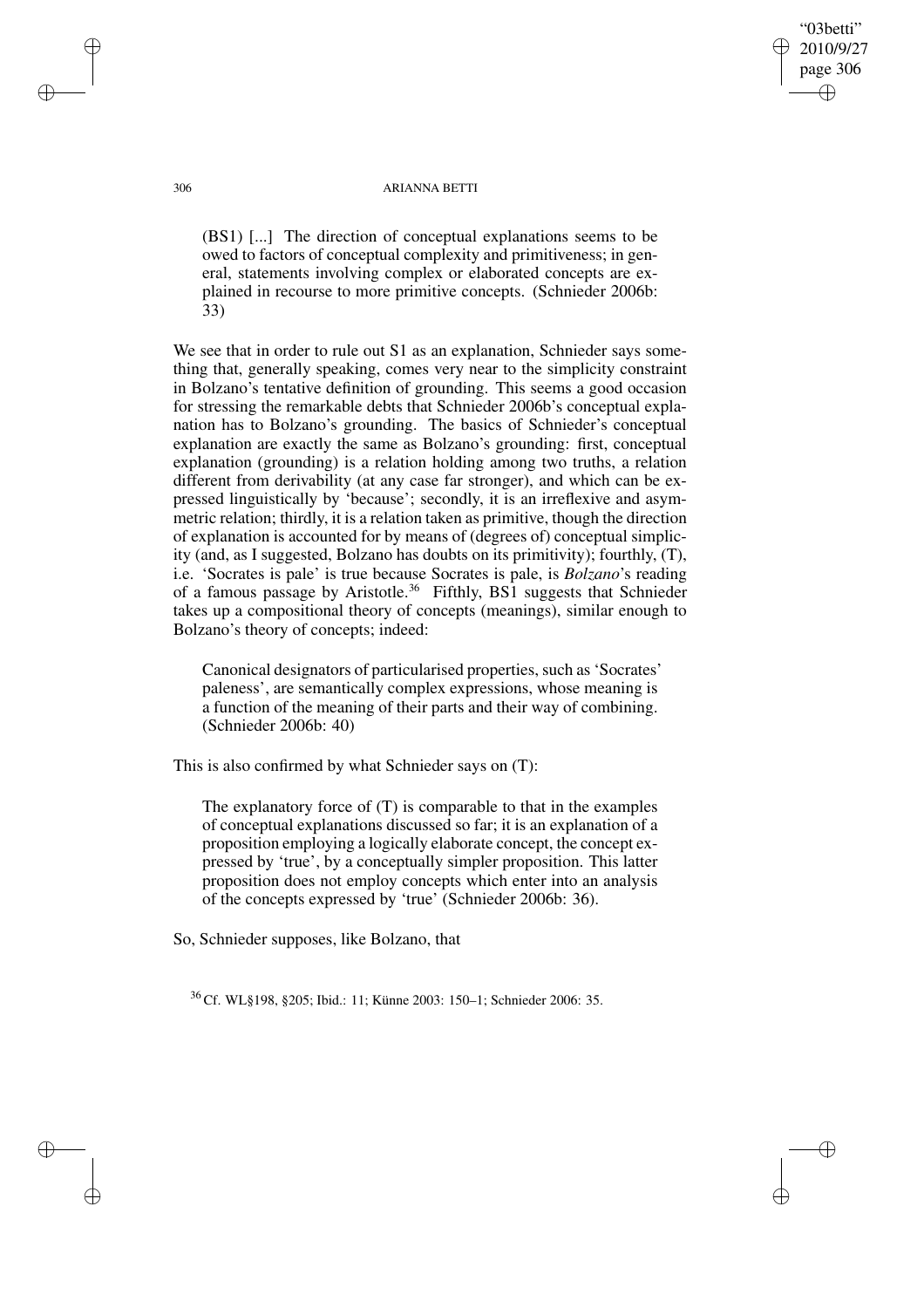"03betti" 2010/9/27 page 307 ✐ ✐

✐

✐

(S2) Socrates' paleness exists because Socrates is pale

is explanatory *because* it gets the direction of explanation right, which, in turn, means that it gets the order of concepts right: the more complex concepts in the *explanandum* and the simpler concepts in the *explanans*. In our case, this must mean that the concepts involved in 'Socrates' paleness exists' are more complex that the concepts involved in 'Socrates is pale'.

To this there is an extremely close Bolzanian parallel. For Bolzano 'A is b' (more precisely 'A has b') is the basic form of all propositions. Bolzano's translation of (S2) would be

(S2<sup>'</sup>) The quality of having by Socrates of (his) paleness has existence because Socrates has paleness

In the *explanandum*, the (pure and mixed) concepts of having, has, existence, Socrates and paleness appear; in the *explanans*, only Socrates, has, and paleness appear. Therefore, this is the correct direction of explanation, not that of (S1), although the two truths connected by *because* do not differ in their ontological counterparts and they are interderivable. A similar case is given in *Wissenschaftslehre* §225:

The relation of A to b is the relation of certain objects to a quality belonging to them. A conclusion that [...] might be seen as an objective consequence of [A has b, A.B.] (§225, 6. 399).

This means that

✐

✐

✐

✐

(i) Socrates is pale

is equivalent to, and is the objective ground of

(ii) the relation of Socrates to paleness is the relation of certain objects to a quality belonging to them.

Which means that (i) is conceptually prior to (ii) and (i) and (ii) are mutually derivable. Moreover, (i) is also equivalent to and the objective ground of our

(iii) Socrates' paleness exists.

There are three elements of Schnieder's position which Bolzano does *not* endorse. I am going to argue that Bolzano is better off, though. We have seen two of them already: the first is that Bolzanian grounding is intransitive, Schnieder's transitive; the second is that Bolzano has a unique kind of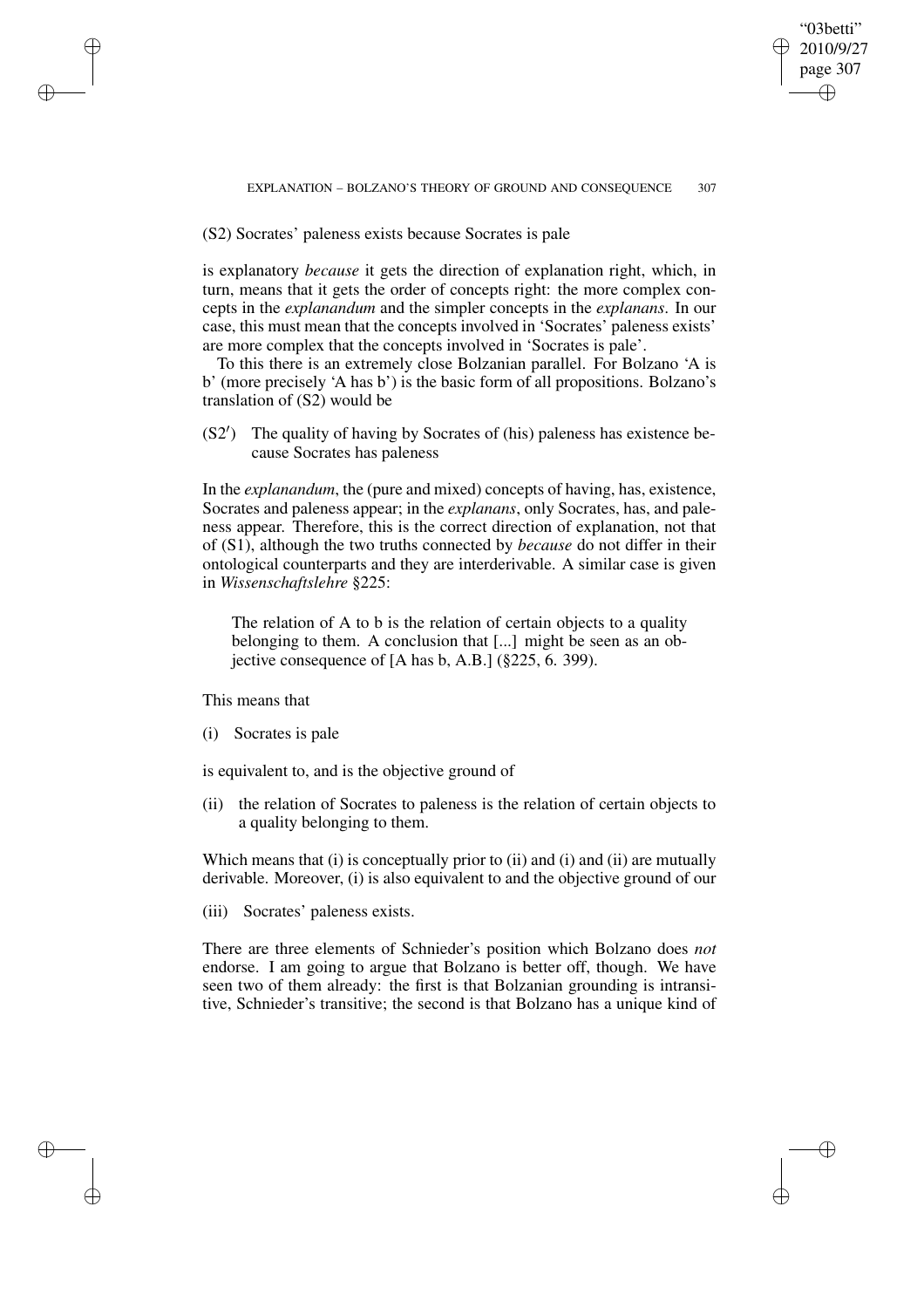"03betti" 2010/9/27 page 308 ✐ ✐

✐

✐

### 308 ARIANNA BETTI

explanation, conceptual explanation, instead of two kinds, conceptual and causal like Schnieder. I will come back to these two elements in a minute. Let's see the third element of difference first. Bolzano would be opposed to the following claim:

BSClaim: *conceptual* complexity can be read off directly from *linguistic* complexity in *natural language*.

My evidence for BSClaim are passages such as these:

(BS2) Canonical designators of particularised properties, such as 'Socrates' paleness', are semantically complex expressions, whose meaning is a function of the meaning of their parts and their way of combining [A]. Mastery of the rules that govern the formation of such expressions will give rise to an understanding of any combination of a property term, such as 'paleness', with an arbitrary singular term, such as 'Socrates', as long as the terms combined are understood [B]. But this is just to say that such a canonical designator of a trope ['Socrates' paleness', ab] expresses a *logically complex* concept, the grasp of which requires us to relate it to the concepts expressed by the phrase's components, which *will be conceptually more primitive* [C, my emphasis]. Thus we understand 'Socrates' paleness' along the following line: it denotes a particular instance of paleness, existing as a feature of Socrates just in case that he is pale. Generally, we understand an expression of the form "x's Fness" to denote a particular instance of F-ness, existing as a feature of x just in case that x is F. [D] (Schnieder 2006b: 40)

I am not sure how many would subscribe to BSClaim without seeing the details; nor do I know how the details, that is, a *theory* for the transformations based on degrees of linguistic complexity in [B] would look like. Besides, in [B] and [D] (BS2) suggests a claim which is even stronger than BSClaim, namely that conceptual complexity is a function of our (psychological or epistemic) *mastery* of *linguistic* complexity in natural language:

[T]ruth is not analysable in terms of the concepts expressed by 'white' and 'snow', *because someone can have a grasp of the concept of truth without knowing anything about snow or colour white* (Schnieder 2006b: 36, my emphasis).

✐

✐

✐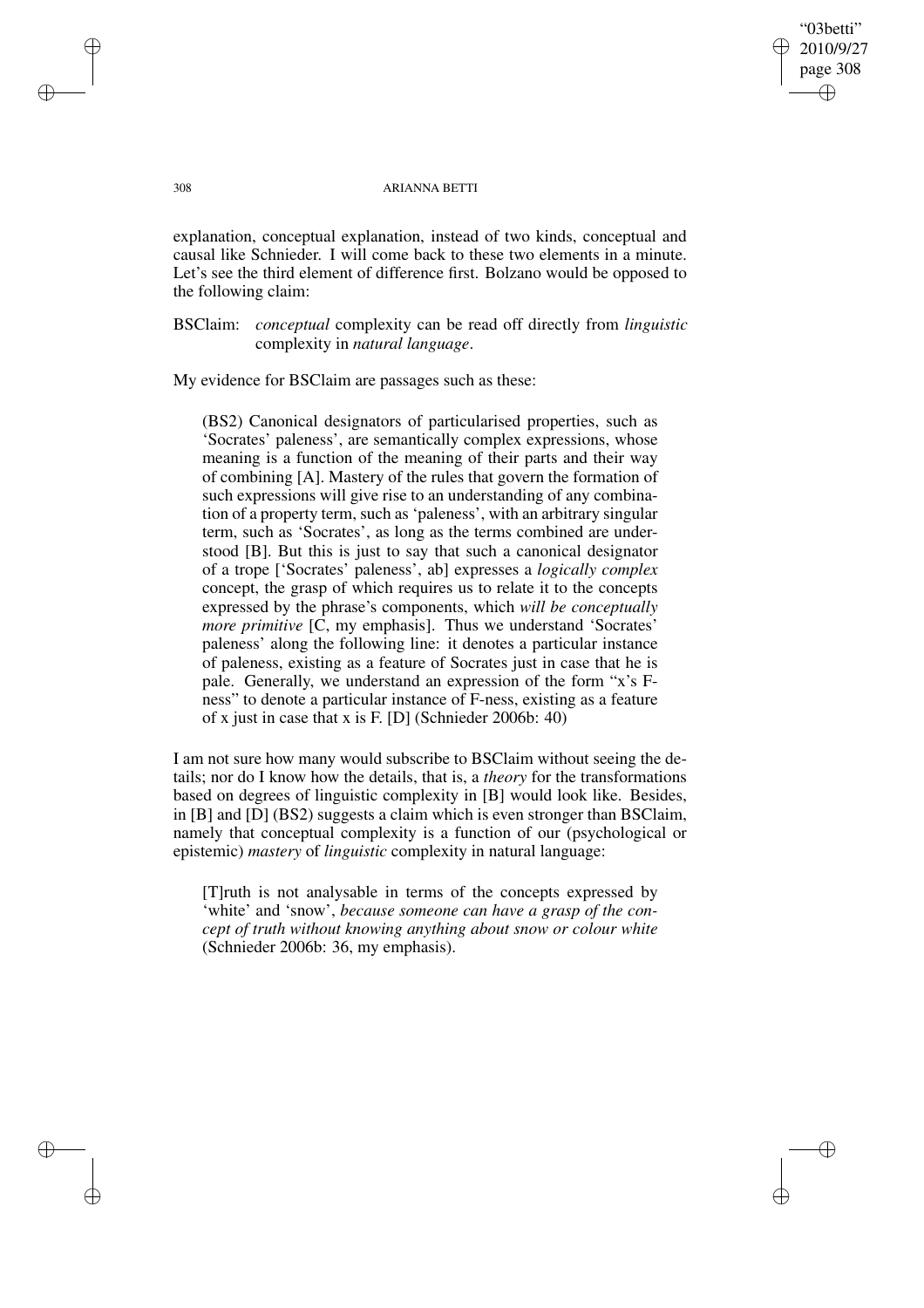✐

It seems in fact that *this* is the reason why Schnieder assumes that conceptual complexity can be read off directly from linguistic complexity in natural language. The view that what comes first in cognition, subjectively, matches objective lexico-linguistic and conceptual primacy would be rejected by Bolzano even more firmly than BSClaim. As said, Schnieder supposes, like Bolzano, that

(S2) Socrates' paleness exists because Socrates is pale

is explanatory because it gets the direction of explanation right, which, in turn, means that the concepts involved in 'Socrates' paleness exists' are more complex that the concepts involved in 'Socrates is pale'. But unlike Bolzano, Schnieder seems to think that the reason why 'Socrates' paleness' is more complex *is* that *understanding* 'Socrates' paleness exists' requires *understanding* 'Socrates is pale' first. Again, without knowing the details, we cannot judge whether this position is ultimately better than Bolzano's. There is however one observation that can be made against Schnieder's view of explanation. If my analysis of that view is correct, then the following example is problematic:

(S4) This is water because it is  $H<sub>2</sub>0$ .

✐

✐

✐

✐

This is 'the because of *theoretical reduction*' (Künne 2003: 154) (there are many other possible examples, such as 'This is Tuscan kale because it is *Brassica oleracea acephala palmifolia*'). Now compare

(S5) This is H20 because it is water ('This is *Brassica oleracea acephala palmifolia* because it is Tuscan kale')

One can very well contend that (S4) is correct and (S5) is not. One can also claim that (S4) is a variety of explanation which is a good parallel to (S1), and that this shows that Schnieder's position is unconvincing and unappealing since it means rejecting something that looks like a perfectly good and useful notion of *scientific* explanation — possibly the most interesting we have to look at. Let us first of all suppose that (S4) is a conceptual explanation: it is based on the truth 'the concept of water is the concept of a substance whose chemical composition is  $H<sub>2</sub>0'$ . Now Schnieder claims that the conceptually simpler (in the sense in which *he* seems to take this) explains the conceptually more complex, so we have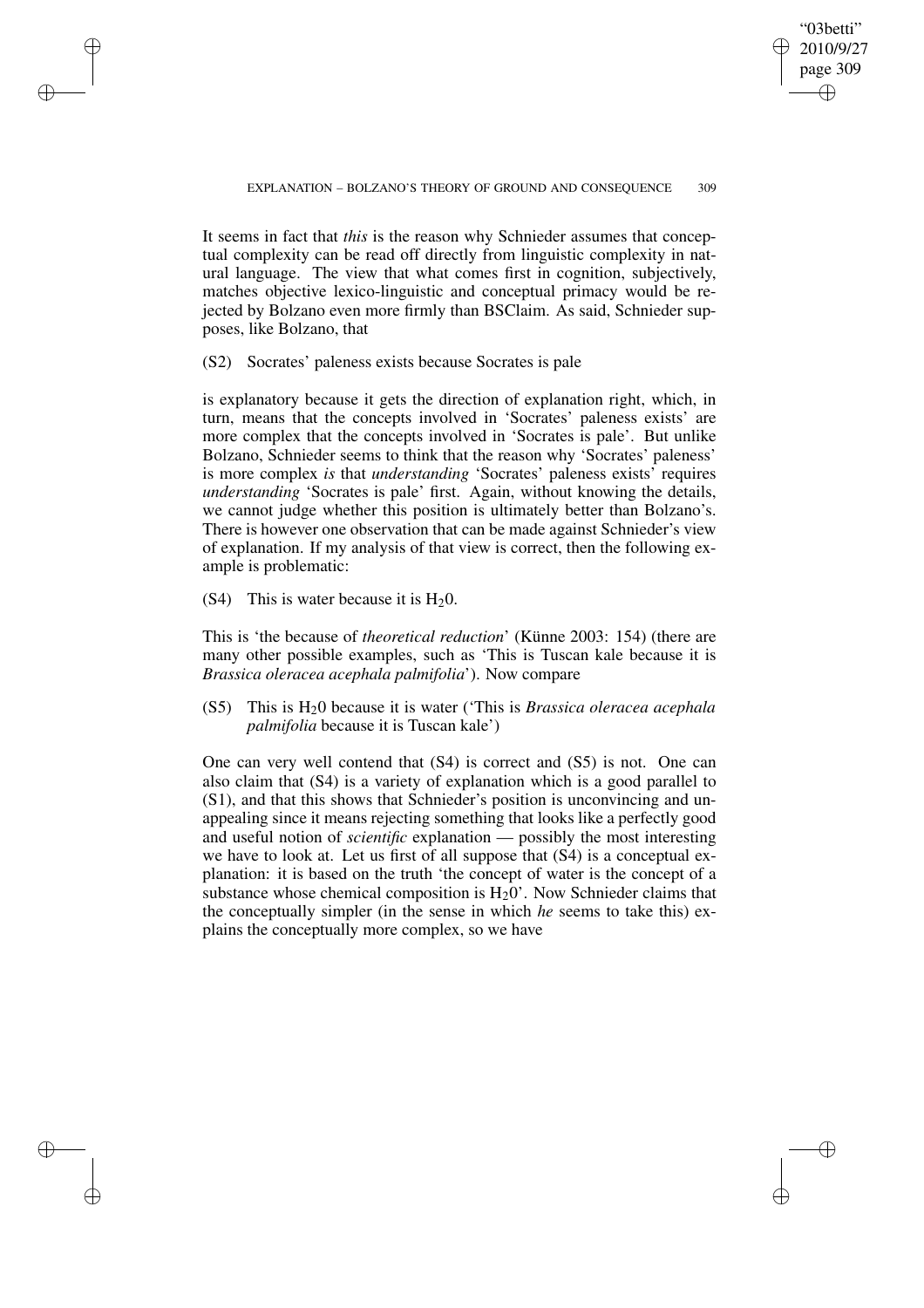✐

## 310 ARIANNA BETTI

| Simpler                     | lS<br>explained<br>by | more<br>complex                         | More<br>complex                         | LS<br>explained<br>by | simpler                     |
|-----------------------------|-----------------------|-----------------------------------------|-----------------------------------------|-----------------------|-----------------------------|
| (S1)<br>Socrates<br>is pale | because               | (S2)<br>Socrates'<br>paleness<br>exists | (S2)<br>Socrates'<br>paleness<br>exists | because               | (S1)<br>Socrates<br>is pale |
|                             |                       |                                         |                                         |                       |                             |

But, if so, in the case of (S4) and (S5) we would have

| $(\overline{S4})$ This is $\vert$ because $\vert$ it is H <sub>2</sub> 0 $\vert \ \vert \ \cdot \ \cdot \ \vert$<br>water |  |  | $(S5)$ This is<br>H20 |  | because it is water. |
|---------------------------------------------------------------------------------------------------------------------------|--|--|-----------------------|--|----------------------|
|                                                                                                                           |  |  | ∨າາ                   |  |                      |

The problem is that the concept of  $H<sub>2</sub>0$  seems a far more complex concept than that of water. We can bet that we can't really grasp the concept of  $H_20$  if we do not already have a grasp of that of water. But on Schnieder's account, this would mean that, of the two, 'This is  $H<sub>2</sub>0$  because it is water' is an explanation, whereas 'This is water because it is  $H_20$ ' is not. This would mean that theoretical reductions are no explanations. And yet it seems that one can hardly say that giving the exact chemical composition of water does *not* explain what water is, while saying that something is water would instead explain  $H_2$ 0, or what  $H_2$ 0 is. Now, I say that one could argue similarly in defense of truthmaking, on the basis that the expression 'a trope of paleness in Socrates' is technical jargon in metaphysics just as expressions like  $H_20'$ are technical jargon in chemistry:

 $(S1')$ ) Socrates is pale because there exists a trope of paleness in Socrates.

(S4) This is water because it is  $H_20$ .

Metaphysical explanations, one could argue, are metaphysical reductions. And I say that Schnieder's position does not have a means to exclude the  $m_{\text{F}}$  and  $\sigma$  contributes a position of  $\sigma$  (S1<sup>'</sup>) without abandoning the theoretical reductions ad (S4). Note that the chemical composition of water was fixed by Berzelius in 1826, when Bolzano was writing the *Wissenschaftslehre*; assuming that he knew this, he would say, arguably, that 'water' and  $H_20$ ' differ only linguistically, but they express the same concept. So, neither S4 nor S5 are explanations for Bolzano. *His* position is not in trouble. It would be good to get clear on the relationship between metaphysical explanations,

✐

✐

✐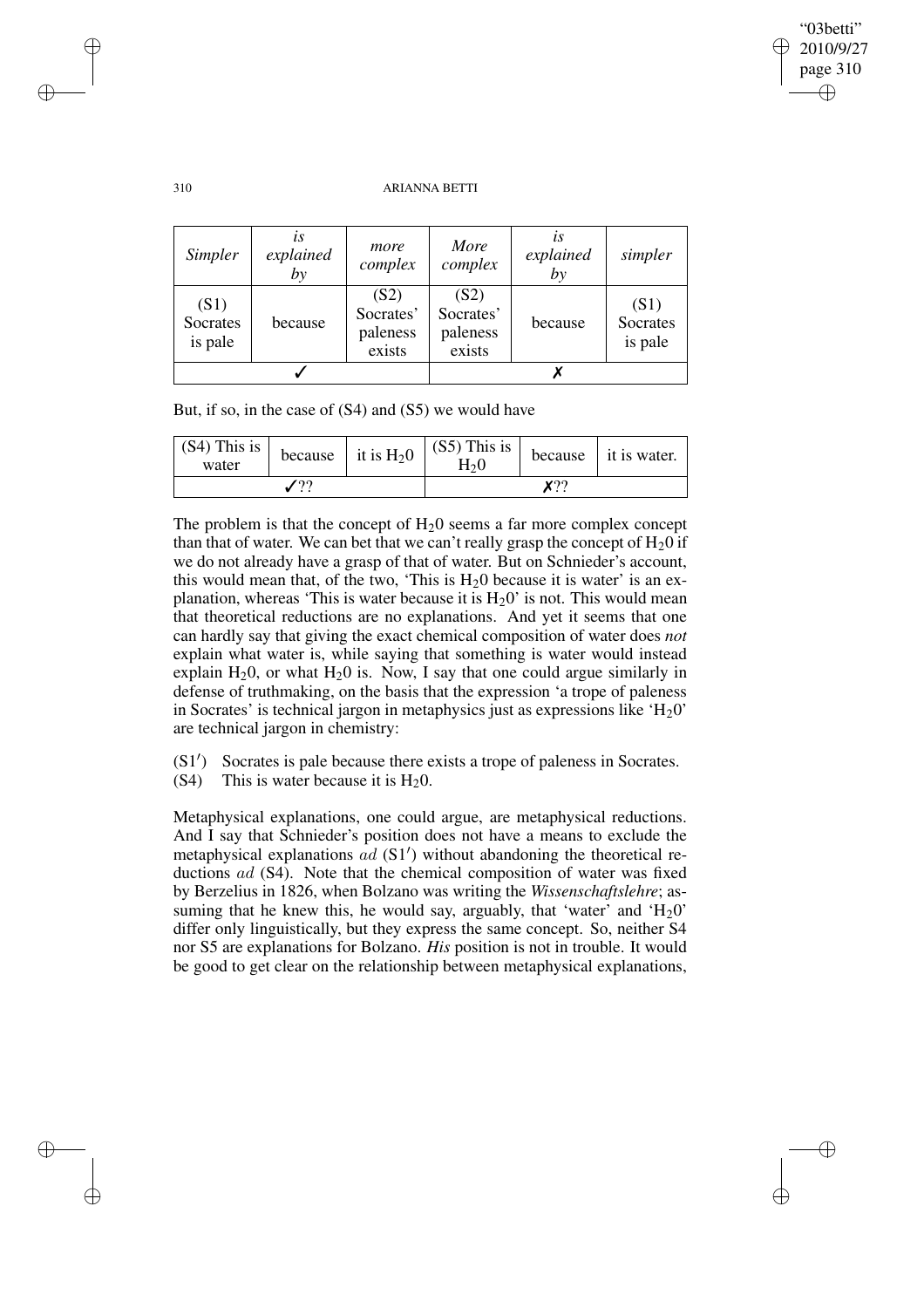✐

explanations in science, and the kind of 'common sense' explanations revealed by the kind of ordinary language analysis applied by Schnieder. If not, it seems there are only question-begging moves available.

✐

✐

✐

✐

Indeed, Schnieder 2006b's position on metaphysical explanation looks possible only on a level of analysis of a certain, likely question-begging kind, that is, when 'because' is the because of conceptual explanation *and* "x's Fness" is *defined* as denoting "a particular instance of F-ness, existing as a feature of x just in case that x is F". Sure the following holds *only* when we refuse from the start to acknowledge any kind of explanatory relation other than conceptual or causal:

 $[(S1)]$  presupposes an explanatory relation, where there is none. No causal and no conceptual explanation is given with it; the conceptual explanation which one might deem it to give would invoke logically complex concepts for an explanation of their more primitive components. But this is to turn things upside down; accordingly I conclude that statement [S1, A.B.] is nothing but a pseudo-explanation. Socrates' paleness does not do much; in particular, it does not make it true that Socrates is pale. (Schnieder 2006b: 41)

Now, this connects to the second element of difference between Schnieder and Bolzano. One might say that one is stuck with *some* question-begging things somewhere anyway. Bolzano isn't stuck *here* however. As we have seen, in Schnieder 2006b, causal explanations are of a different kind than conceptual ones while this honour is precluded to metaphysical explanations with no good ground. But again, this problem does not arise for Bolzano's position: since he reduces causal to conceptual explanation, the direction of explanation of the former is brought back to degrees of conceptual complexity (in his sense). This is also why Bolzano has nothing like metaphysical grounding: for him, explanation only made sense as construed as a relation among propositions and their parts, a relation at bottom extensional in the mereological sense (these are the only explanations *by things* you find in Bolzano). But if we do not want to take up this unified picture (and I am not saying we should), then the kind of direction of explanation depends on the reading of 'because': degree of complexity in the conceptual case, perhaps time or whatever else in the causal case (Schnieder 2006b: 33). But, as I already mentioned, if so, how do we rule out, without *ad hoc* moves, a third *kind* of explanation, metaphysical explanation? This weakens the case against S1 in a fundamental way.

The above also suggests a first, possible way-out for truthmaker theorists. At a metaphysical level, the counterpart of both sides of S1 and S2 is the same object: a simple trope (or a fact, or whatever, see Mulligan 1984 et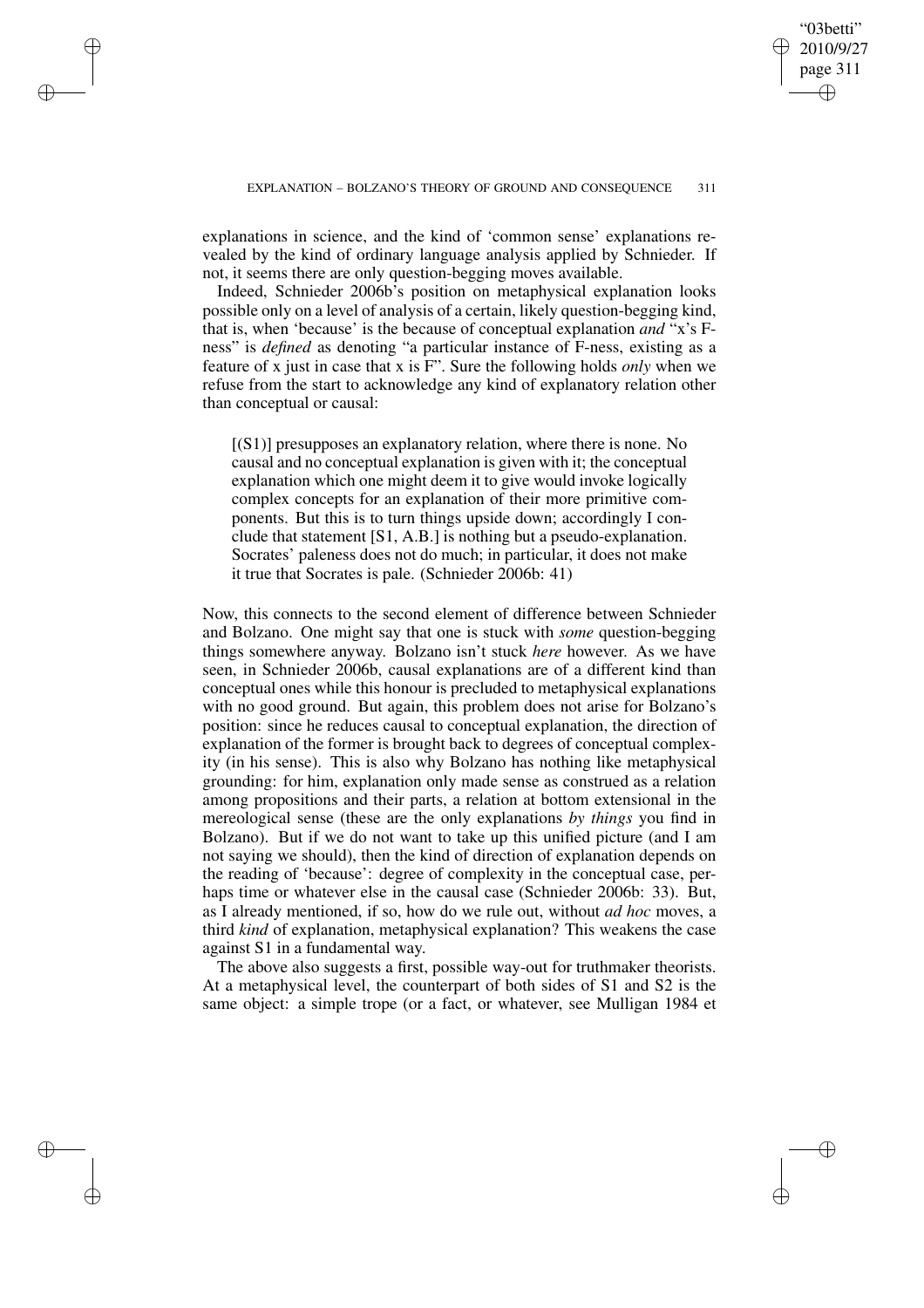"03betti" 2010/9/27 page 312 ✐ ✐

✐

✐

#### 312 ARIANNA BETTI

al, Simon and Smith 2007, Smith 1999). One could simply say that exactly like in causal connection the direction of asymmetry is given by something *else* than conceptual complexity, in metaphysical explanations the direction is also given by something else. The something else could be, surprise surprise, a metaphysical theory of what things are. One would argue that what determines the direction of explanation is, obviously, the primacy of worlds over words (and concepts). However, this is by no means an easy way to go, for going this way means getting clear on what theoretical reductions in metaphysics are. They do not seem to be cases of internal grounding. But are they cases of *external* grounding? If they are, one could go back to believing that metaphysics is the foundation of all special sciences, where the idea of foundation is captured by external grounding and metaphysics is accepted as a *scientific* enterprise. One would have all reasons to be sceptical of this, but I'm afraid that, should Schnieder's objections to the modal construal of truthmaking prevail, and his challenge hold, truthmaker theorists do not have that many alternatives.

The option of treating metaphysics as scientific enterprise connects to the first element of difference between Schnieder and Bolzano: transitivity. As should be clear from the previous sections, Bolzano's convinctions on grounding rested on his views of what a proper science looked like. I have argued that seeing grounding in this context makes it possible for us to see that the notion of grounding Bolzano was *really* after was that of *formal* grounding, i.e. derivability of a specific sort between the truths forming an axiomatic science, and such that grounds are axioms and consequences theorems. And this, I argued, explains why he wanted grounding to be intransitive: the axioms of a science explain its theorems, full stop — there is nothing theorems have to explain. This is also why Bolzano's doubts about the primitivity of material grounding are genuine. If my interpretation is correct, he could not define grounding in terms of derivability due to limitations of fundamentally technical kind. What real reason do we have to keep a *primitive* notion of grounding which Bolzano would have gladly abandoned, if he had had our formal sophistication and knowledge of axiomatic structures? Perhaps part of the reason to insist on the primitiveness comes from Schnieder's concern with capturing the 'ordinary concept' expressed by 'because' (like Tatzel argues that Bolzano was doing). But why this concern at all? Which aims, and which methodology grounds it, and what's the gain? If I am right in my account of Bolzano's aims, then this is not perhaps the most promising way to be inspired by Bolzano. Why keep on insisting on the primitivity of 'because' if there are reasons to think that that notion can be explained as fruitfulness of axiom systems? Suppose we can't dismiss those reasons. There are, then, more successful *versions* of what Bolzano wanted that we can exploit. Not surprisingly, the only worked out, rigorous, and consistent formal

✐

✐

✐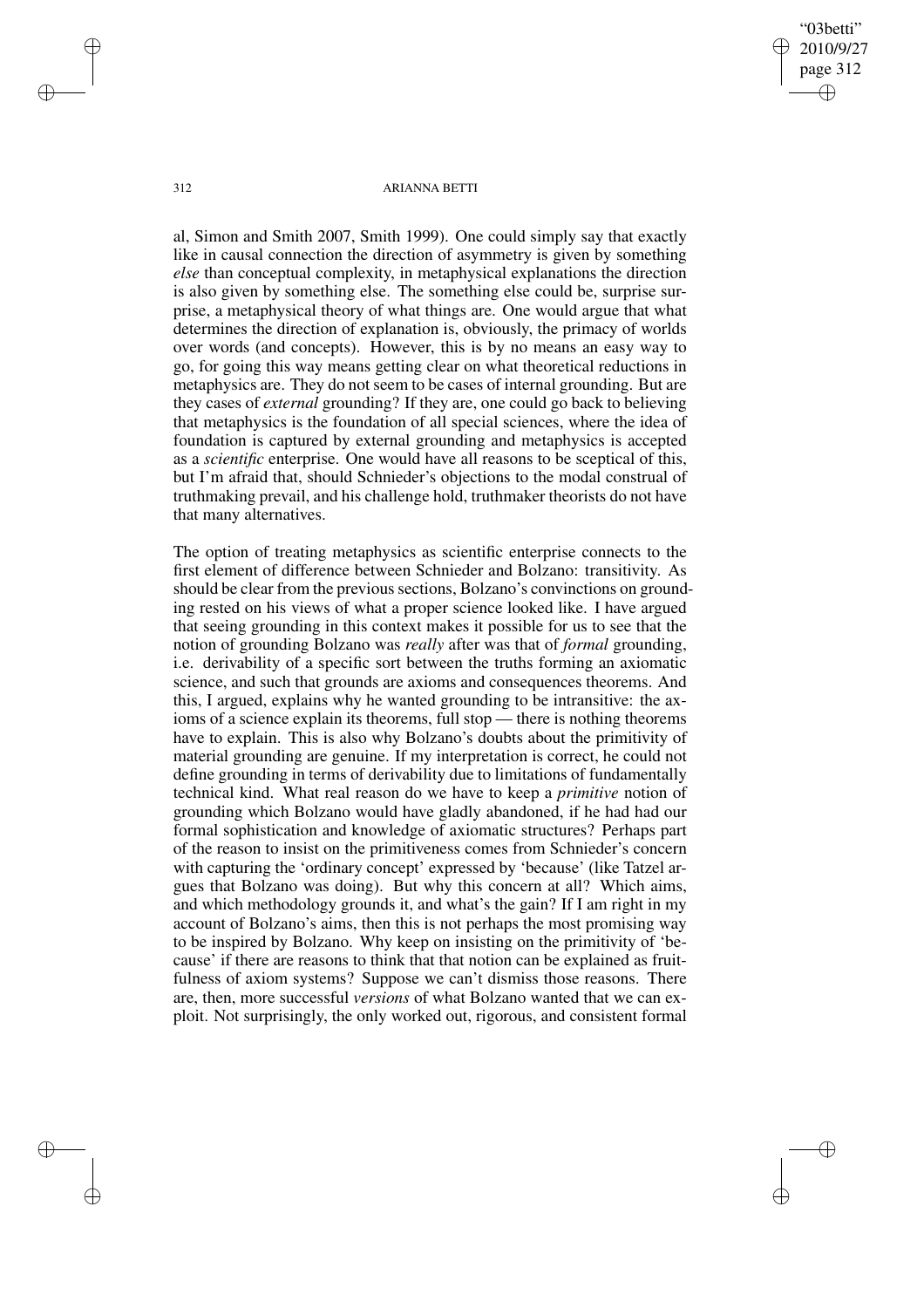# "03betti" 2010/9/27 page 313 ✐ ✐

✐

✐

### EXPLANATION – BOLZANO'S THEORY OF GROUND AND CONSEQUENCE 313

✐

✐

✐

✐

attempts I know to accomplish what Bolzano wanted, due to Leśniewski and his pupil Adolf Lindenbaum, are formal, *axiomatic* deductive theories (one of which, Ontology, is based on 'A is b'-sentences), and a formal account of the simplicity of notions geared to axiomatic systems (see Lindenbaum 1936). This is not what BS2 seems to want, though. The axioms of Leśniewskian systems are, by that account, simple; but they are extremely demanding to *understand* (indeed, the axiom of Protothetics *is* very much not obvious).<sup>37</sup> Personally, I have no difficulties with taking metaphysics to be Leśniewski's axiomatic, classical, fully extensional Mereology. But I am afraid this isn't a popular position, to put it mildly.

There is a second way in which truthmaker theorists could rebut to Schnieder. Following Bolzano, Schnieder supposes that the linguistic/conceptual complexity of 'Socrates' paleness exists' makes it more complex than the predication 'Socrates is pale'. But why should the direction of explanation be based on the degree of complexity of the *concepts* involved in 'Socrates' paleness' rather than, say, on the priority of existential *forms* of assertion over categorical predications? If we don't give any argument, truthmaker theorists could easily invoke a second criterion for conceptual explanation, one that would block Schnieder 2006b's Bolzano-flavoured arguments. For if the criterion to set the direction of explanation would be given by the priority of existential forms of assertion over categorical predications, what truthmaker theorists want to accomplish would be accomplished. If I were a truthmaking adept (*cum* trope theorist), and wanted to play by the same rules as Schnieder's, I would insist on an alternative construal of the direction of explanation given by the fundamentality of existential forms of predication, something along the lines of a Brentanian analysis of judgement. 'Socrates' paleness exists/Socrates' paleness does not exist', I would argue, are not predications, but just linguistic devices to express the absolutely basic form of a (positive or negative) assertion. For consider

Judgments in this group ['John exists', A.B.] are true if and only if the entity to which existence is attributed [...] does in fact exist. The existence of that entity yields an *ontological explanation* of the corresponding truth. (Simon and Smith 2007, my emphasis).

Now, what if one insisted that the basic form of assertion is 'A*'s* b exists', while 'A is  $b$ ' just derivative, on the basis of the fact that the former, not the latter, expresses at best both the structure of our judgements and how things are in the world? This would just amount to a change of hero: exit Bolzano,

 $37$  On this theme (but not in connection to Lesniewski), see Shapiro 2009.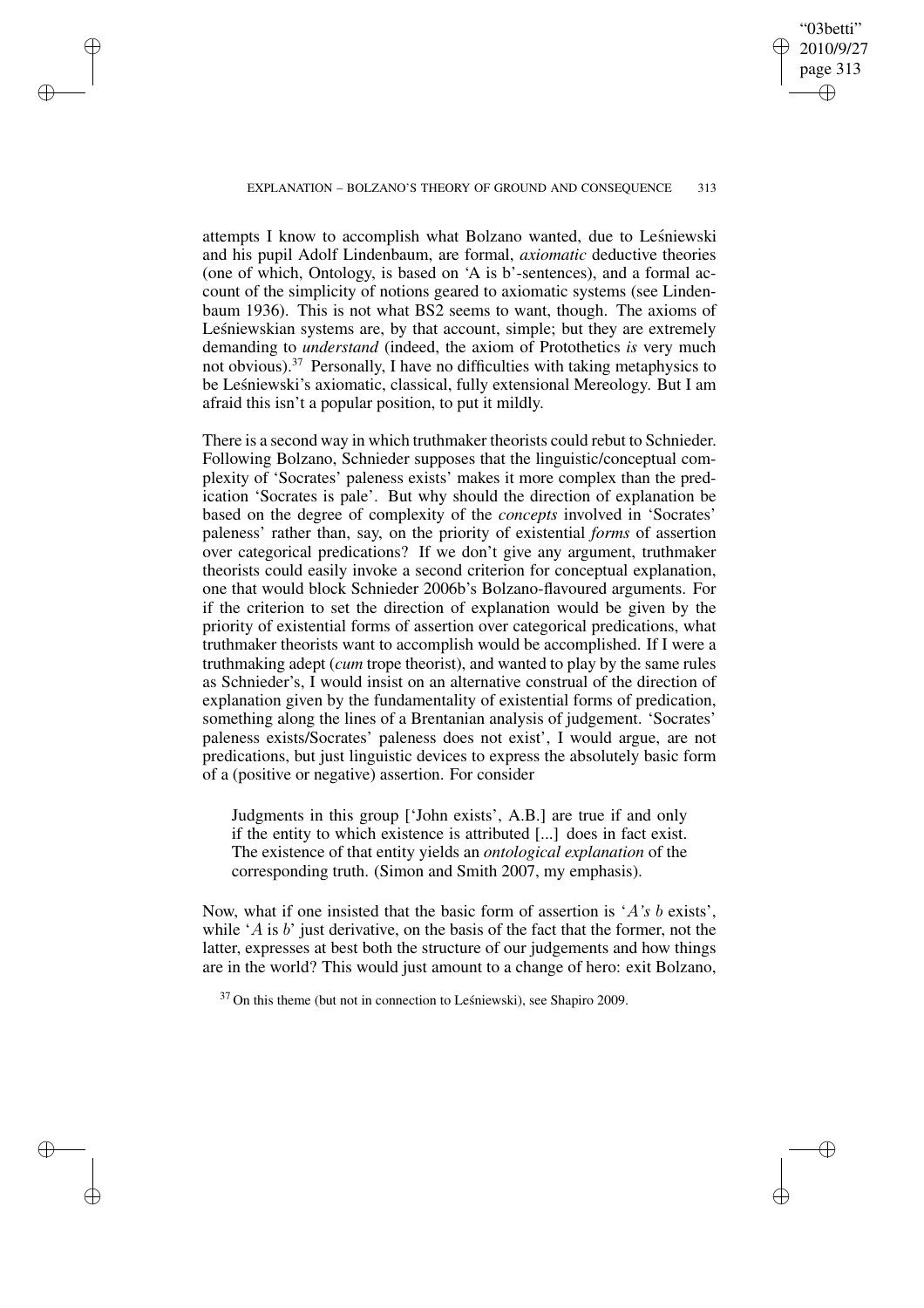"03betti" 2010/9/27 page 314 ✐ ✐

✐

✐

## 314 ARIANNA BETTI

enter Brentano, Twardowski & co. What would rule *this* out? Schnieder's methodology would not be able to. However, a move like this comes at a high price, for it would mean for truthmaker theorists to exchange their fundamental notion of metaphysical explanation for both conceptual explanation and an analysis of assertion which is quite atypical, in no way part of common lore. Again, I am not sure how many truthmaker theorists would be prepared to do this.

> Faculteit der Wijsbegeerte VU Amsterdam De Boelelaan 1105 1081 HV Amsterdam The Netherlands E-mail: A.Betti@ph.vu.nl

# **REFERENCES**

- Baker, A. (2009). "Mathematical Explanation in Science." *Br J Philos Sci* 60(3): 611–633.
- Betti, A. (2010). "Leśniewski's characteristica universalis." *Synthese* 174: 295–314.
- Betti, A. (2009). "Leśniewski's Systems and the Aristotelian Model of Science." In: S. Lapointe, M. Marion, W. Miśkiewicz and J. Woleński (eds). *The Golden Age of Polish Philosophy – Kazimierz Twardowski's philosophical legacy.* Berlin, Springer Verlag: 93–111.
- Betti, A. (under review). "Bolzano's Universe: Logic, Truth and Metaphysics." In: H.J. Koskinen and L. Haaparanta (eds). Oxford, Oxford University Press.
- Bolzano, B. (1804). *Betrachtungen über einige Gegenstände der Elementargeometrie.* Prag, Karl Barth. Eng. transl. in Russ (2004): 25–81.
- Bolzano, B. (1810). *Beyträge zu einer begründeteren Darstellung der Mathematik.* Prague, Caspar Widtmann. Eng. transl. in Russ (2004): 82–137.
- Bolzano, B. (1817). *Rein analytischer Beweis des Lehrsatzes, dass zwischen je zwey Werthen, die ein entgegengesetztes Resultat gewähren, wenigstens eine reelle Wurzel der Gleichung liege.* Prag, Gottlieb Haase. Eng. transl. in Russ (2004): 250–277.
- Bolzano, B. (1833–1841). *Von der mathematischen Lehrart.* Stuttgart-Bad Cannstatt, Frommann-Holzboog. Eng. transl. *On the mathematical method and correspondence with Exner* (P. Rusnock & R. George), Amsterdam/Atlanta, Rodopi, 2004.
- Bolzano, B. (1837). *Wissenschaftslehre.* J. Berg (ed.). In: BGA I 11/1–I 14/3. Stuttgart/Bad Canstatt, Friedrich Frommann Verlag/Günther Holzboog.

✐

✐

✐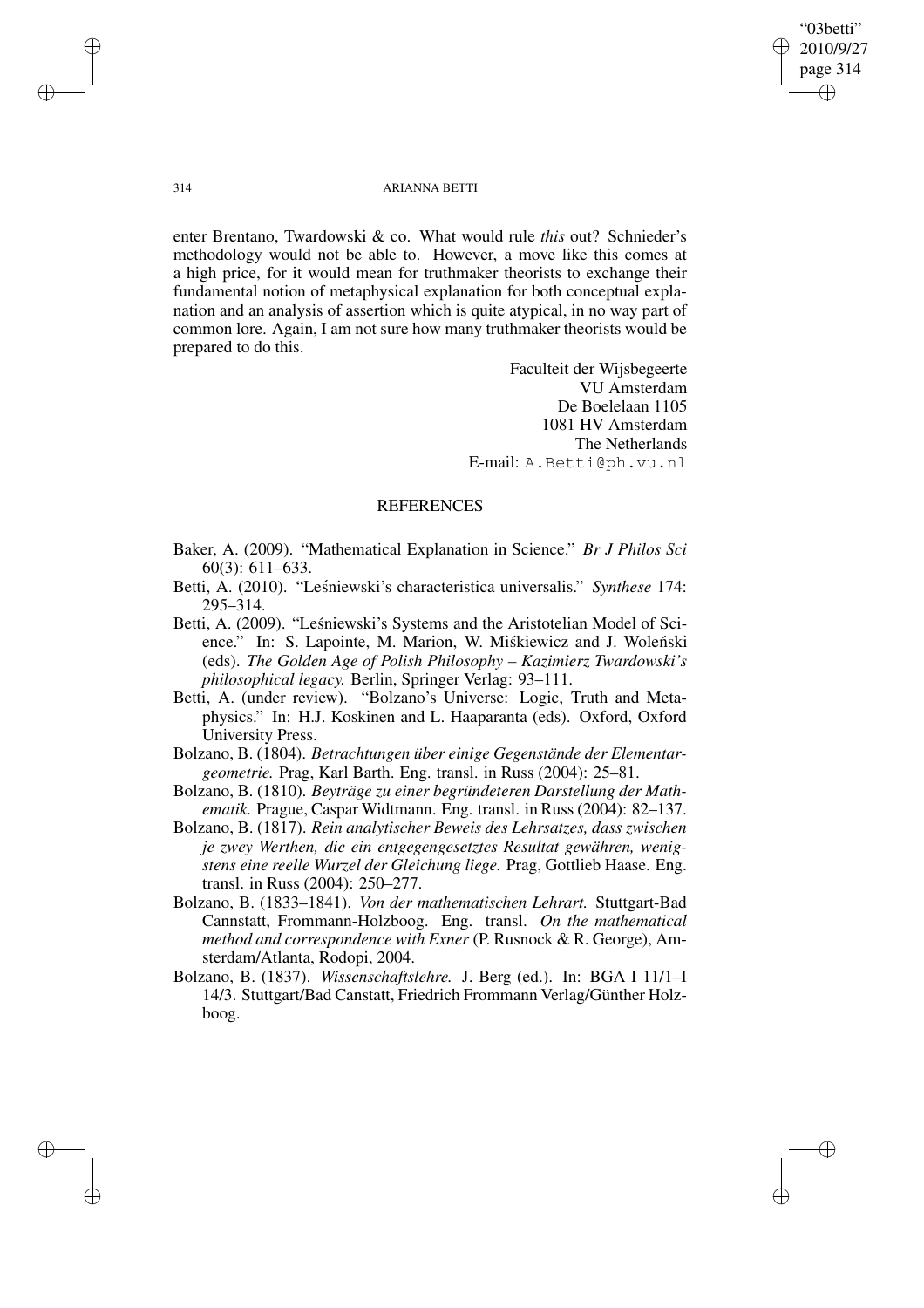✐

Bolzano, B. (1851/1975). *Paradoxien des Unendlichen.* Hamburg, Felix Meiner Verlag. Eng. transl. in Russ (2004): 590–678.

✐

✐

✐

- Bolzano, B./Večerka, K. (after 1830/1966). "Anti-Euclid." *Sborník pro dejiny ˘ prir ˇ odních ved˘ a techniky/Acta historiae rerum naturalium nec non technicarum* 11: 203–216.
- de Jong, W.R. (2001). "Bernard Bolzano, Analiticity and the Aristotelian Model of Science." *Kant-Studien* 92(3): 328–349.
- de Jong, W.R. and A. Betti (2010). "The Classical Model of Science A Millennia-Old Model of Scientific Rationality." *Synthese* 174 (2): 185– 203.
- Detlefsen, M. (1988). "Fregean hierarchies and mathematical explanation." *International Studies in Philosophy of Science* 3: 97–116.
- Dubucs, J. and S. Lapointe (2006). "On Bolzano's Alleged Explicativism." *Synthese* 150(2): 229–246.
- Folta, J. (1981). "Life and scientific endeavour of Bernard Bolzano." *Bolzano and the Foundations of Mathematical Analysis.* J. Folta (ed.). Prague, Society of Czechoslovak Mathematicians and Physicists: 11–32.
- Johnson, D.M. (1977). "Prelude to dimension theory: The geometrical investigations of Bernard Bolzano." *Archive for History of Exact Sciences* 17(3): 261–295.
- Kästner, A.G. (1758). *Anfangsgründe der Arithmetik, Geometrie, ebenen und sphärischen Trigonometrie und Perspectiv. Der mathematische Anfangsgründe, I. Th., erste Abth.* Göttingen. W. Vandenhoek.
- Kitcher, P. (1975). "Bolzano's ideal of algebraic analysis." *Studies in history and philosophy of science* 6: 229–269.
- Konzelmann Ziv, A. (2009). "Bolzanian knowing: infallibility, virtue and foundational truth." *Synthese Online First* DOI: 10.1007/s11229-009- 9666-x.
- Künne, W. (2003). *Conceptions of Truth.* Oxford University Press.
- Lindenbaum, A. (1936). Sur la simplicité formelle des notions. *Actes du CongresInternational de Philosophie Scientifique* (Paris, 1935), Vol. VII. Paris, Hermann: 29–38.
- Mancosu, P. (1999). "Bolzano and Cournot on Mathematical Explanation." *Revue d'histoire des sciences* 52(3): 429–456.
- Mancosu, P. (2008). "Explanation in Mathematics." *The Stanford Encyclopedia of Philosophy* (Fall 2008 Edition), from http://plato.stanford.edu/ archives/fall2008/entries/mathematics-explanation/.
- Morscher, E. (2008). "Bernard Bolzano." *The Stanford Encyclopedia of Philosophy* (Fall 2008 Edition), from http://plato.stanford.edu/archives/ fall2008/entries/bolzano/.
- Mulligan, K., Peter Simons and Barry Smith (1984). "Truth-makers." *Philosophy and Phenomenological Research* 44: 287–321.